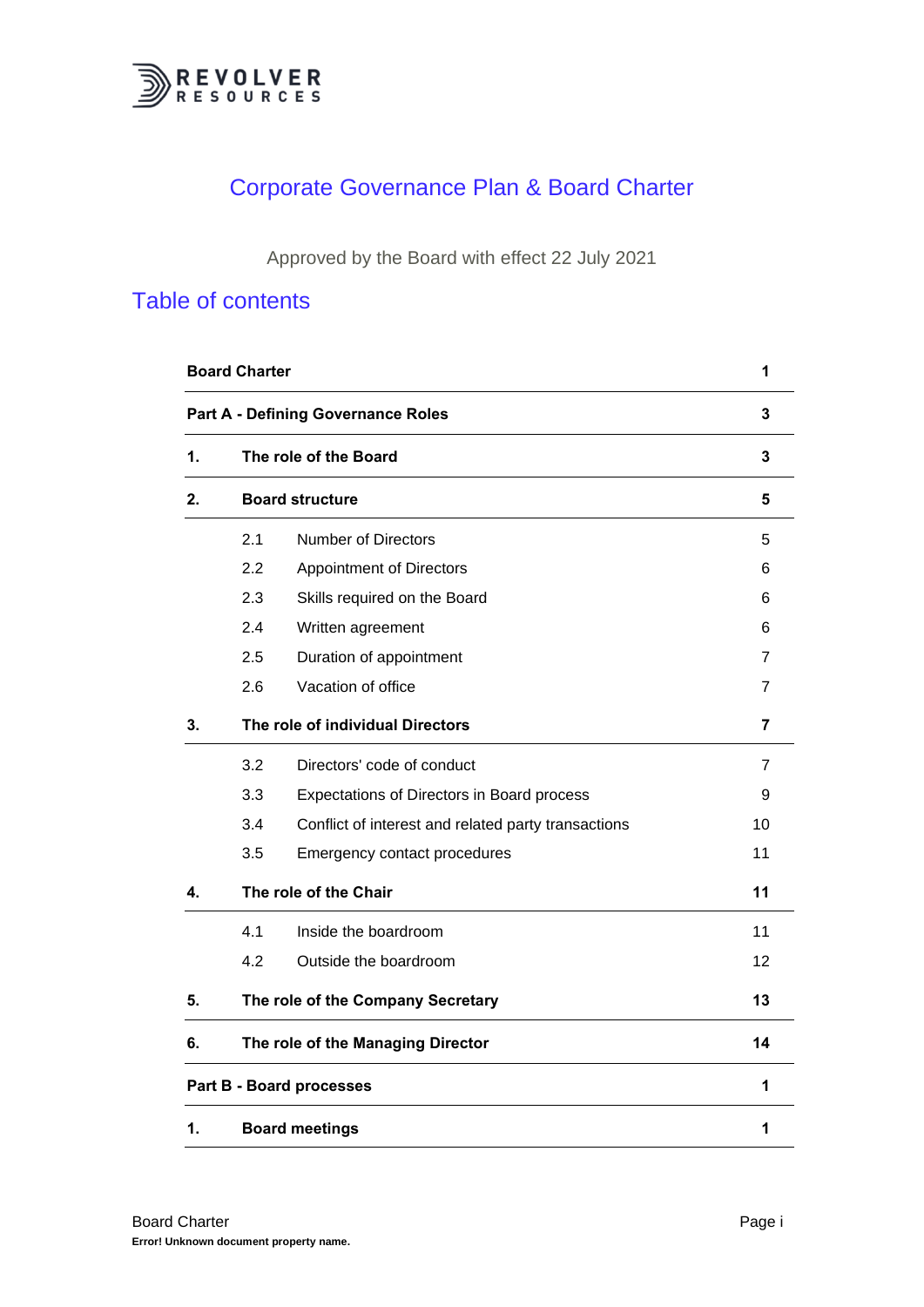

|     | 1.3                               | Meeting frequency                                           | 1  |
|-----|-----------------------------------|-------------------------------------------------------------|----|
|     | 1.4                               | Meeting time and location                                   | 1  |
|     | 1.5                               | Meeting language                                            | 1  |
|     | 1.6                               | Meeting cycle                                               | 1  |
|     | 1.7                               | Conduct of meeting                                          | 2  |
|     | 1.8                               | Quorum and voting at meetings                               | 3  |
|     | 1.9                               | Emergency decision making                                   | 3  |
| 2.  | <b>Board meeting agenda</b>       | 3                                                           |    |
|     | 2.1                               | Agenda content                                              | 3  |
|     | 2.2                               | Agenda preparation                                          | 3  |
| 3.  | <b>Board papers</b>               | 3                                                           |    |
|     | 3.1                               | Preparation and circulation of Board papers                 | 3  |
|     | 3.2                               | Retention of Board papers                                   | 4  |
| 4.  |                                   | <b>Board minutes</b>                                        | 4  |
| 5.  | <b>Board calendar</b>             |                                                             | 4  |
| 6.  | <b>Committees</b>                 |                                                             | 4  |
|     |                                   | <b>PART C - KEY BOARD FUNCTIONS</b>                         | 5  |
| 7.  |                                   | The Board and strategy                                      |    |
| 8.  | <b>Contacts and advisory role</b> | 5                                                           |    |
|     | 8.1                               | <b>MD Advisory role</b>                                     | 5  |
|     | 8.2                               | Protocol for interaction with internal and external parties | 5  |
|     | 8.3                               | Hospitality and gifts                                       | 6  |
| 9.  |                                   | <b>Monitoring</b>                                           | 7  |
| 10. |                                   | Risk and compliance management                              | 7  |
| 11. | <b>Delegation of authority</b>    |                                                             | 8  |
|     | 11.1                              | General delegations                                         | 9  |
|     | 11.2                              | Decisions requiring Board approval                          | 9  |
|     |                                   | <b>PART D - CONTINUING IMPROVEMENT</b>                      | 11 |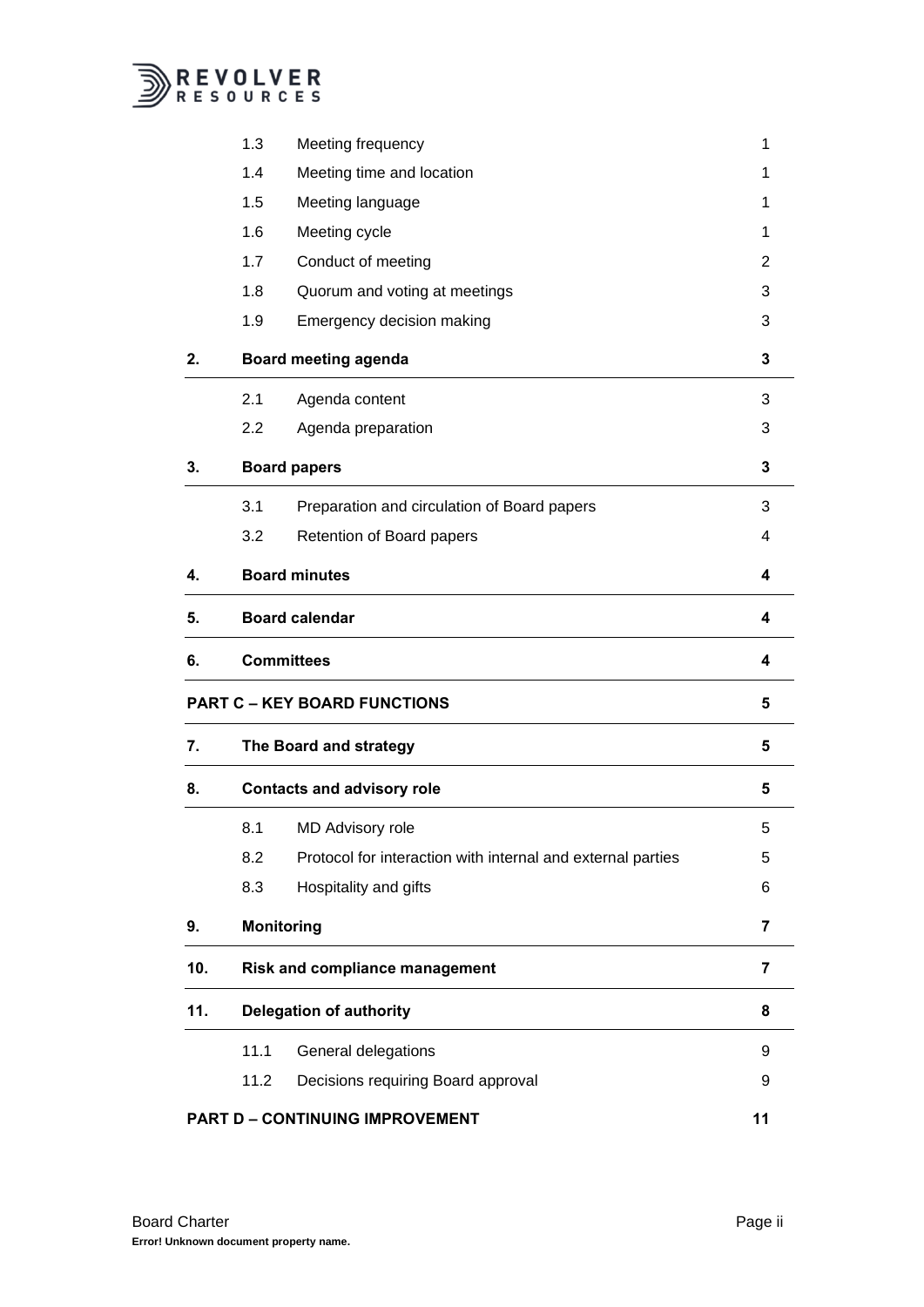

| 1. |                                        | <b>Director protection</b>                   | 11              |
|----|----------------------------------------|----------------------------------------------|-----------------|
|    | 1.1                                    | Information seeking protocol                 | 11              |
|    | 1.2                                    | Access to professional advice                | 11              |
|    | 1.3                                    | Access to Board papers                       | 11              |
|    | 1.4                                    | Insurance                                    | 12 <sup>2</sup> |
| 2. |                                        | <b>Board and Senior Executive evaluation</b> | 12              |
|    | 2.1                                    | <b>Evaluation process</b>                    | 12              |
|    | 2.2                                    | Board and Director evaluations               | 12              |
|    | 2.3                                    | <b>Board Committee evaluations</b>           | 12              |
|    | 2.4                                    | Senior Executive evaluations                 | 13              |
| 3. | <b>Executive Director remuneration</b> | 13                                           |                 |
|    | 3.1                                    | Composition                                  | 13              |
|    | 3.2                                    | Fixed remuneration                           | 13              |
|    | 3.3                                    | Performance-based remuneration               | 13              |
|    | 3.4                                    | Equity-based remuneration                    | 14              |
|    | 3.5                                    | Termination and other benefits               | 14              |
| 4. |                                        | <b>Non-Executive Director remuneration</b>   | 14              |
|    | 4.1                                    | Composition                                  | 14              |
|    | 4.2                                    | Fixed remuneration                           | 14              |
|    | 4.3                                    | Performance-based bonus                      | 14              |
|    | 4.4                                    | Equity-based remuneration                    | 15              |
|    | 4.5                                    | Superannuation benefits                      | 15              |
|    | 4.6                                    | Written Agreement                            | 15              |
| 5. |                                        | <b>Director development</b>                  | 16              |
| 6. |                                        | <b>Director induction</b>                    | 16              |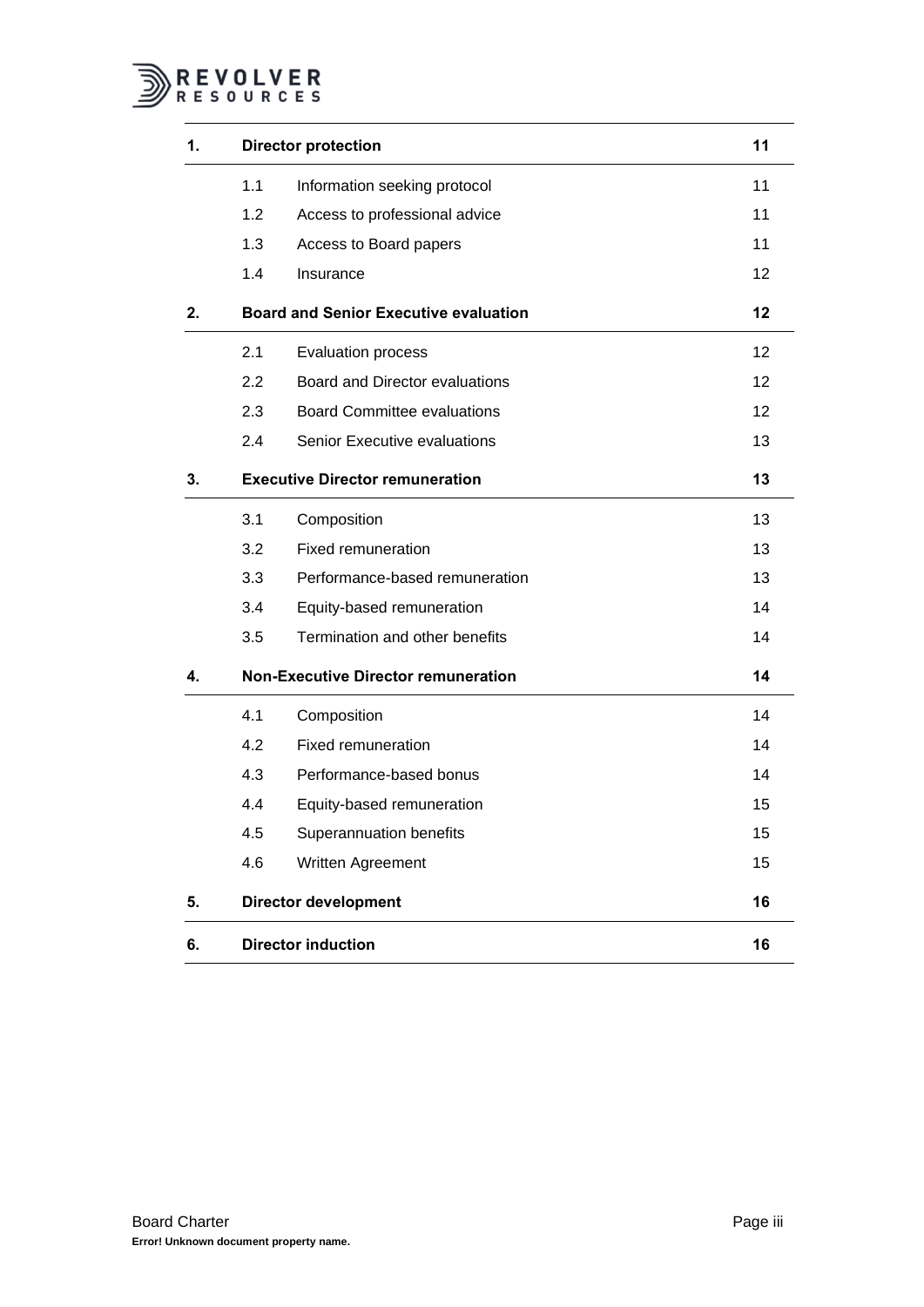

# <span id="page-3-0"></span>Board Charter

### Introduction

The Board of Revolver Resources Holdings Ltd (ACN 651 974 980) (**Company**) (**Board**) has the ultimate responsibility to its shareholders for the strategy and performance of the Company in general. The Board is dedicated to fulfilling these duties in a lawful and professional manner, and with the utmost integrity and objectivity. As such, the Board actively pursues best practice governance processes.

Good governance policies and processes are critical for ensuring that the Company is governed in the best interests of the Company as a whole. With this point in mind, the Board has decided to articulate and formalise the corporate governance framework within which the Company operates.

This document outlines the Company's corporate governance policy in the form of a Board Charter, which is a written policy document that defines the respective roles, responsibilities and authorities of the Board, both individually and collectively, and of management in setting the direction, management and the control of the organisation. As such, it establishes the guidelines within which the Directors and Officers are to operate as they carry out their respective roles. It does not in any way constitute legal advice or act as a substitute for legal advice.

The Board is cognisant of the Company's current size, nature and scale of activities and that it currently may not comply with all of the Corporate Governance Principles and Recommendations (4th Edition) published by the ASX Corporate Governance Council. However, the Company will state in its Annual Report its current position on these matters and a regular review will be undertaken to assess the applicability of the current procedures.

The purpose of this Board Charter is to document the policies upon which the Board has decided to meet its legal and other responsibilities.

The Company's Board Charter has four major sections:

- (a) Part A Defining Governance Roles;
- (b) Part B Board Processes;
- (c) Part C Key Board Functions; and
- (d) Part D Continuing Improvement.

While it is acknowledged that good governance is an important component of a successful company, it is also recognised that it is contingent upon the context in which it is practiced. Therefore, corporate governance needs to be a dynamic process. This Charter will need to be regularly reviewed and updated to reflect changes in the legal framework within which the Company operates, and amendments and developments in Board policies and procedures. It is the responsibility of the Company Secretary to ensure that the Board is consulted regarding any changes and updates, that the Charter is kept current and is reviewed and amended on a yearly basis, and that all Board members are provided with the latest versions of the Charter.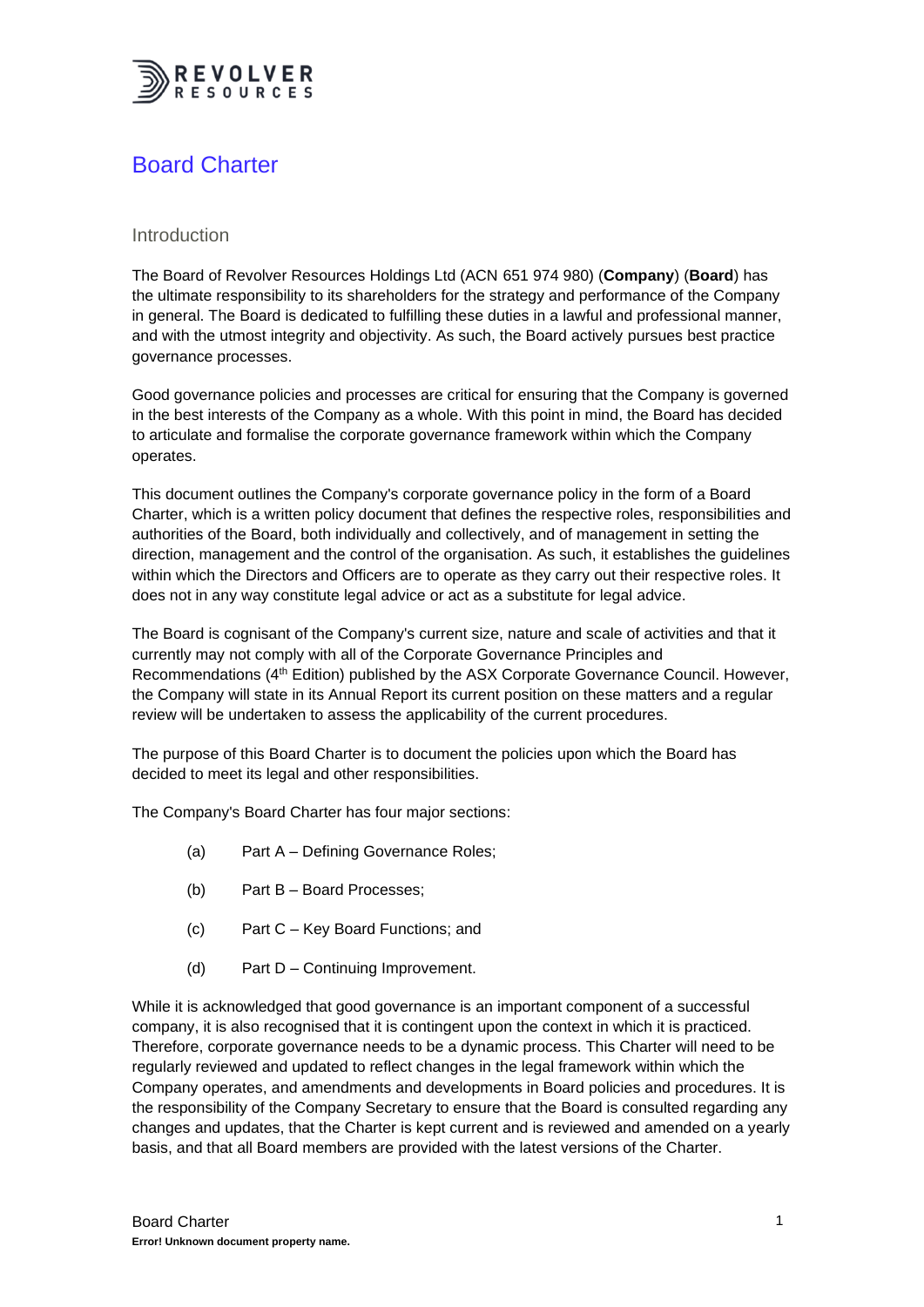

The Company recognises the overriding importance of its legal obligations which arise from various sources. Accordingly, nothing in this Charter must conflict with the Company's Constitution (**Constitution**), the Corporations Act or the ASX Listing Rules. If such a conflict occurs, the Constitution, Corporations Act and the ASX Listing Rules shall prevail.

Any reference to gender in this Charter should be interpreted as applicable to both males and females.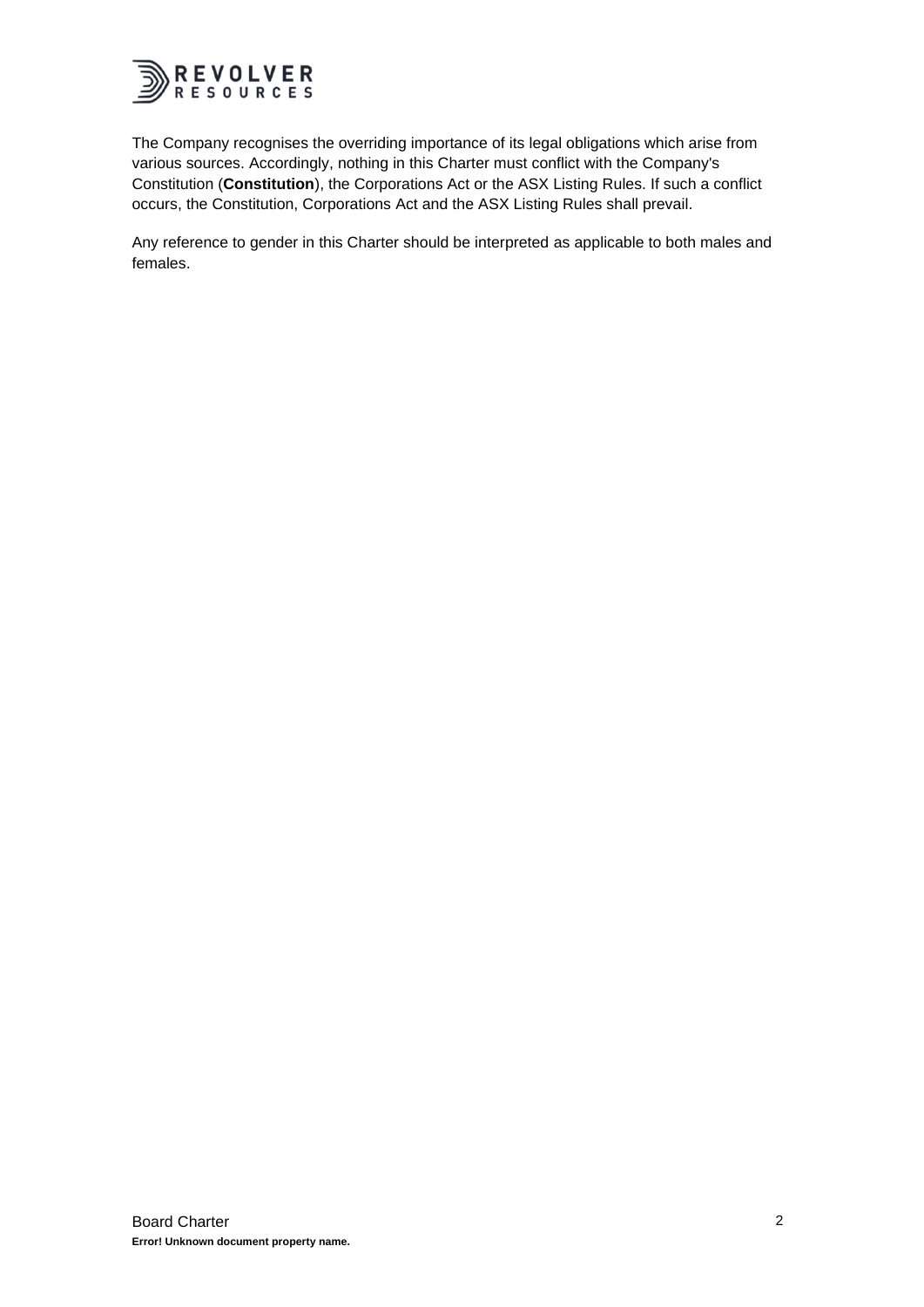

# <span id="page-5-0"></span>Part A - Defining Governance Roles

## <span id="page-5-1"></span>1. The role of the Board

- 1.1 The Board is ultimately responsible for all matters relating to the running of the Company.
- 1.2 The Board's role is to govern the Company rather than to manage it. In governing the Company, the Directors must act in the best interests of the Company as a whole. It is the role of senior management to manage the Company in accordance with the direction and delegations of the Board and the responsibility of the Board to oversee the activities of management in carrying out these delegated duties. Thus, except when dealing with specific management delegations of individual Directors (particularly Executive Directors), it is misleading to refer to the management function of the Board.
- 1.3 The Board has the final responsibility for the successful operations of the Company. In general, it is responsible for, and has the authority to determine, all matters relating to the policies, practices, management and operations of the Company. It is required to do all things that may be necessary to be done in order to carry out the objectives of the Company. In carrying out its governance role, the main task of the Board is to drive the performance of the Company. The Board must also ensure that the Company complies with all of its contractual, statutory and any other legal obligations, including the requirements of any regulatory body.
- 1.4 Without intending to limit this general role of the Board, the principal functions and responsibilities of the Board include the following:
	- (a) providing leadership to the Company by:
		- (i) defining the Company's purpose;
		- (ii) approving the Company's Statement of Values and code of conduct to underpin the desired culture within the Company;
		- (iii) always acting in a manner consistent with the Company's culture and Code of Conduct and Statement of Values;
	- (b) overseeing the development and implementation of an appropriate strategy, the instilling of the Company's values and performance by:
		- (i) working with the senior management team to ensure that an appropriate strategic direction and array of goals are in place;
		- (ii) regularly reviewing and amending or updating the Company's strategic direction and goals;
		- (iii) ensuring that an appropriate set of internal controls are implemented and reviewed regularly;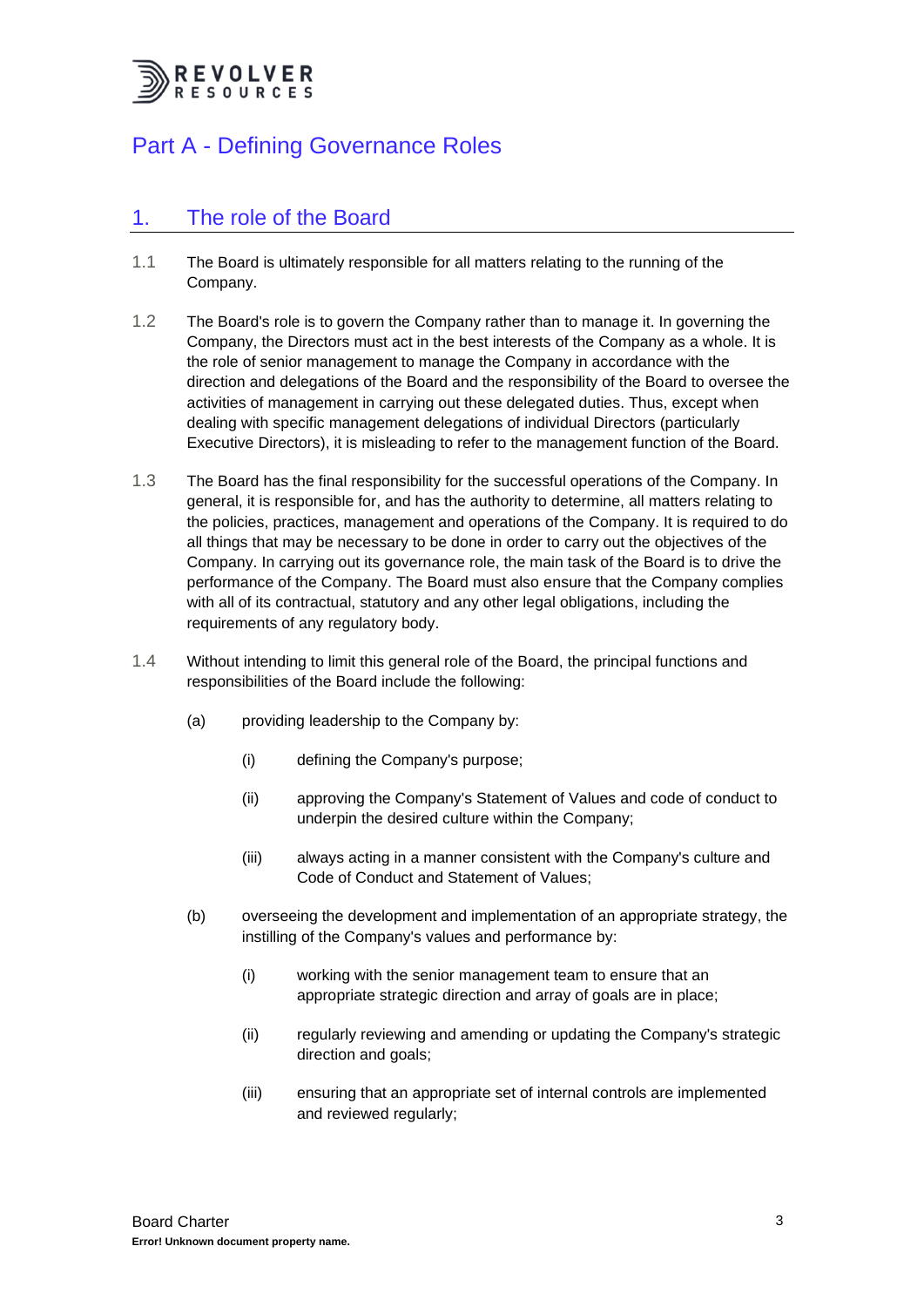

- (iv) ensuring an appropriate framework exists for relevant information to be reported by the management to the Board;
- (v) when required, overseeing planning activities including the development and approval of strategic plans, annual plans, annual corporate budgets and long-term budgets including operating budgets, capital expenditure budgets and cash flow budgets; and
- (vi) reviewing the progress and performance of the Company in meeting these plans and corporate objectives, including reporting the outcome of such reviews on at least an annual basis;
- (c) overseeing the control and accountability systems that ensure the Company is progressing towards the goals set by the Board and in line with the Company's purpose, the agreed corporate strategy, legislative requirements and community expectations;
- (d) ensuring corporate accountability to the shareholders primarily through adopting an effective shareholder communications strategy, encouraging effective participation at general meetings and, through the Chair, being the key interface between the Company and its shareholders;
- (e) ensuring the integrity of the Company's accounting systems including the external audit;
- (f) ensuring robust and effective risk management (for both financial and nonfinancial risks), compliance, continuous disclosure and control systems (including legal compliance) are in place and operating effectively;
- (g) appointing, and where necessary removing and/or replacing, the Chair;
- (h) being responsible for the Company's senior management and personnel including:
	- (i) directly managing the performance of the Managing Director **(MD)** including:
		- (A) appointing and remunerating the MD;
		- (B) providing advice and counsel to the MD including formal reviews and feedback on his or her performance; and
		- (C) overseeing the development or removal of the MD, where necessary;
	- (ii) ratifying the appointment, the terms and conditions of the appointment and, where appropriate, removal of the Chief Financial Officer (**CFO**) and/or Company Secretary and other senior executives;
	- (iii) ensuring appropriate checks are undertaken prior to the appointment of directors and senior executives;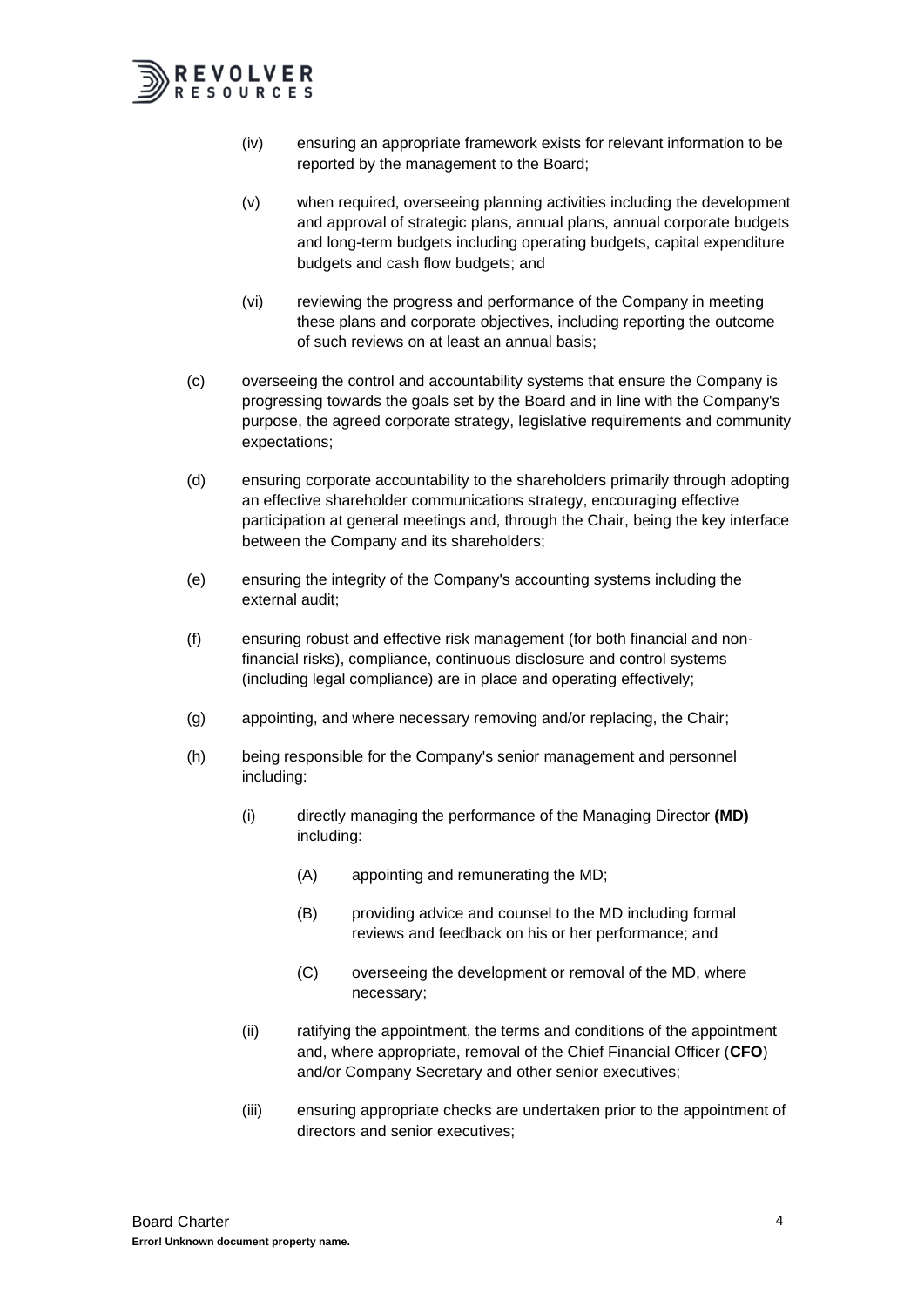

- (iv) ensuring that an appropriate succession plan for the MD, CFO and Company Secretary is in place; and
- (v) when required, ensuring appropriate human resource systems (including OH&S systems) are in place to ensure the well-being and effective contribution of all employees;
- (i) ensuring that the Company's remuneration and nomination policies are aligned with the entity's purpose, values, strategic objectives and risk appetite;
- (j) delegating appropriate powers to the MD, management and committees to ensure the effective day-to-day management of the business and monitoring the exercise of these powers;
- (k) ensuring Directors receive briefings on material developments in laws, regulations and accounting standards relevant to the Company;
- (l) where required, challenging management and holding it to account; and
- (m) making all decisions outside the scope of these delegated powers.
- 1.5 The detail of some Board functions will be handled through Board Committees as and when the size and scale of operations requires such committees. However, the Board as a whole is responsible for determining the extent of powers residing in each Committee and is ultimately responsible for accepting, modifying or rejecting Committee recommendations.

## <span id="page-7-0"></span>2. Board structure

- <span id="page-7-1"></span>2.1 **Number of Directors**
	- (a) The Board has determined that, consistent with the size of the Company and its activities, the Board shall be comprised of a minimum three (3) Directors, at least one of whom shall be non-executive.
	- (b) The Board's policy is that the non-executive Directors shall be independent, at a time when the size of the Company and its activities warrants such a structure. This will ensure that all Board discussions or decisions have the benefit of outside views and experience, and that the majority of Directors will be free of any interests or influences that could, or could reasonably be perceived to, materially interfere with the Director's ability to act in the best interests of the Company.
	- (c) The Board has adopted the definition of independence set out in the ASX Corporate Governance Council Corporate Governance Principles and Recommendations (4<sup>th</sup> Edition) as set out in Annexure A.
	- (d) The independence of the Company's Non-Executive Directors will be assessed on an ongoing basis.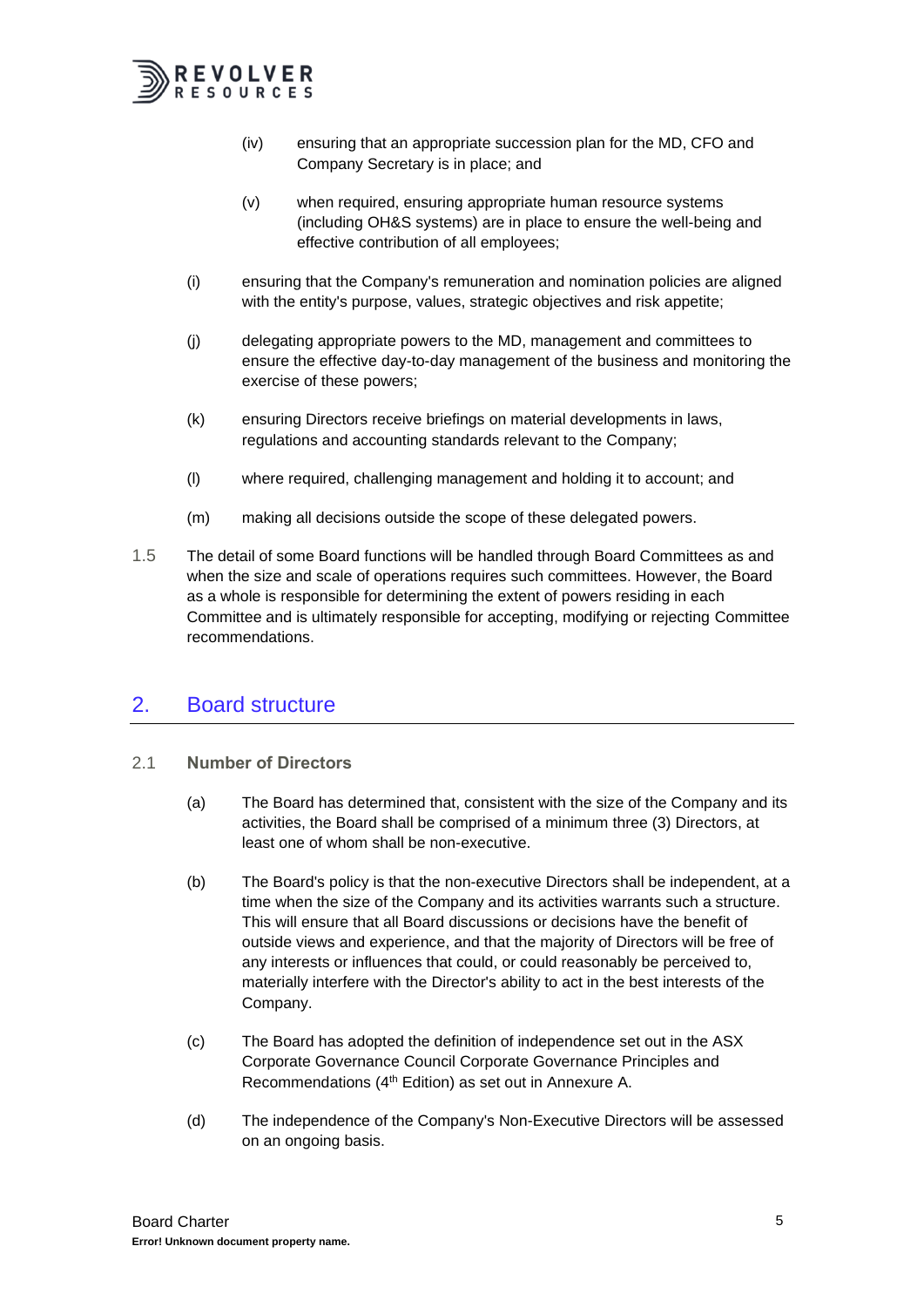

- (e) In the opinion of the Board, all Directors should bring specific skills and experience that add value to the Company.
- (f) When considering the potential reappointment of an existing director, the Board will take into account its skills matrix which sets out the mix of skills and diversity that the Board currently has or is looking to achieve in its membership.
- (g) When considering vacancies, the Board will take into account a candidate's capacity to enhance the skills matrix and experience of the Board.

#### <span id="page-8-0"></span>2.2 **Appointment of Directors**

The Company may, by ordinary resolution, increase or decrease the number of Directors and may also determine in what rotation the increased or decreased number is to go out of office and otherwise in accordance with the Constitution. The Company will undertake appropriate checks before appointing a person and provide security holders with all material information in its possession relevant to a decision on whether or not to elect or re-elect a Director.

#### <span id="page-8-1"></span>2.3 **Skills required on the Board**

The Board will review capabilities, technical skills and personal attributes of its directors. It will normally review the Board's composition against those attributes and recommend any changes in Board composition that may be required. An essential component of this will be the time availability of Directors.

#### <span id="page-8-2"></span>2.4 **Written agreement**

The Company shall have a written agreement with each Director and senior executive setting out the terms of their appointment. The agreement should be with the Director or senior executive personally unless the Company is engaging a bona fide professional services firm.

The written agreement should include:

- (a) the requirement to disclose director's interests and any matters which could affect the director's independence;
- (b) the requirement to comply with the Company's corporate governance policies and charters;
- (c) the requirement to notify the Company of or seek the Company's approval before accepting, any new role that could impact upon the time commitment expected of the Director or give rise to a conflict of interests;
- (d) the Company's policy around independent professional advice;
- (e) indemnity and insurance arrangements;
- (f) rights of access to corporate information; and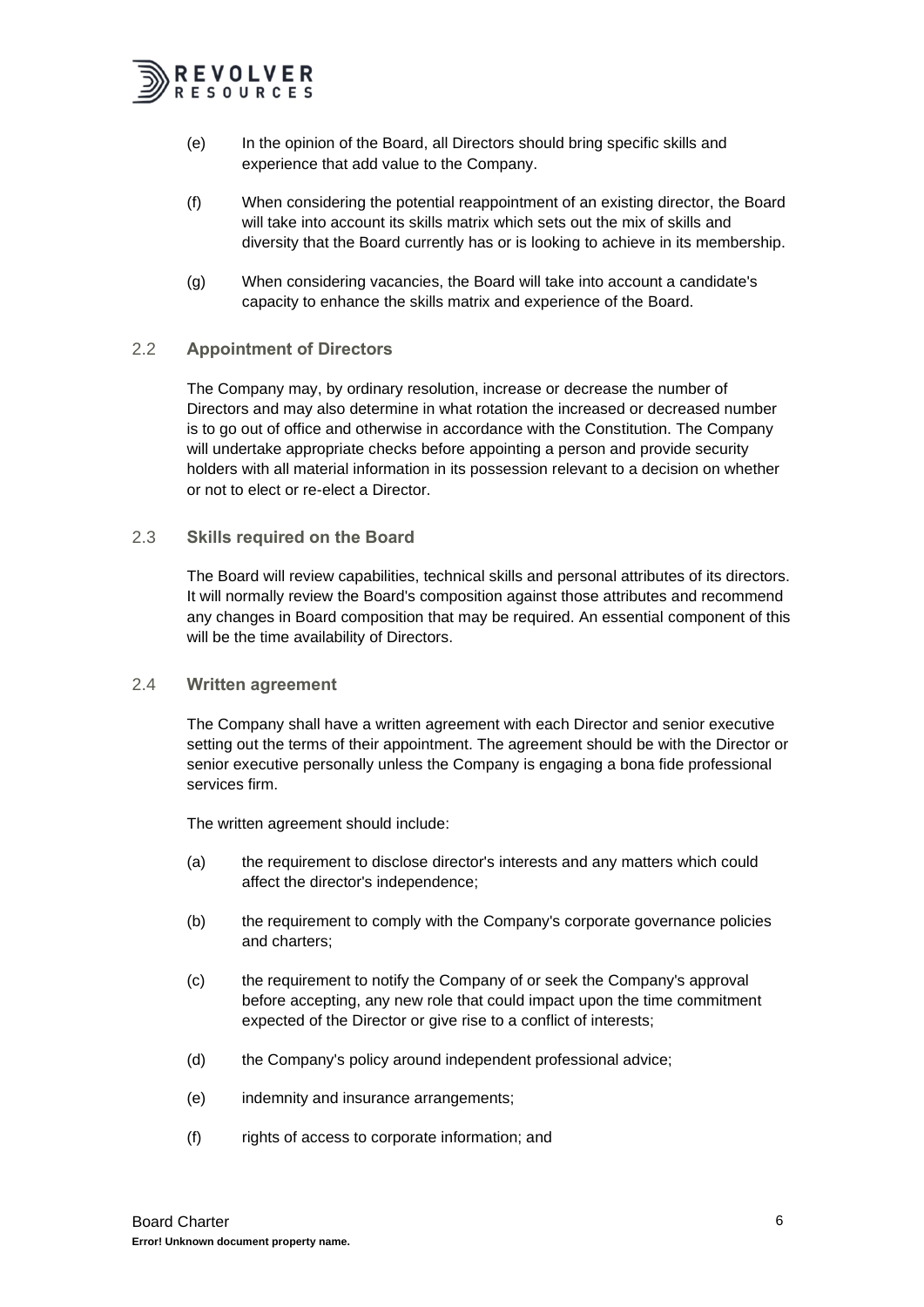

(g) ongoing confidentiality obligations.

#### <span id="page-9-0"></span>2.5 **Duration of appointment**

In the interest of ensuring a continual supply of new talent to the Board, non-executive Directors will serve for a maximum of 10 years unless there are exceptional circumstances. The exception to this policy is that a Director who is serving as Chair at the conclusion of the usual maximum term may serve an additional term in that role. If a Director has served in their position for more than 10 years, the Board will regularly assess if their independence may have been compromised.

#### <span id="page-9-1"></span>2.6 **Vacation of office**

Subject to clause [2.5,](#page-9-0) it is envisaged that Directors shall remain on the Board until required to vacate the office by law or as detailed in the Constitution.

# <span id="page-9-2"></span>3. The role of individual Directors

As members of the peak decision-making body in the Company, Directors share ultimate responsibility for the Company's overall success. Therefore, Directors have an individual responsibility to ensure that the Board is undertaking its responsibilities. Directors need to ensure that the Board is providing:

- (a) leadership to the Company, particularly in the areas of ethics and culture;
- (b) a clear and appropriate strategic direction;
- (c) upholding the Company's values;
- (d) accountability to key stakeholders, particularly shareholders;
- (e) oversight of policies;
- (f) oversight of all control and accountability systems including all financial operations and solvency, risk management, monitoring conduct that is inconsistent with the Company's code of conduct and compliance with material legal and regulatory requirements;
- (g) an effective senior management team and appropriate personnel policies as and when required; and
- (h) timely and effective decisions on matters reserved to it.

#### <span id="page-9-3"></span>3.2 **Directors' code of conduct**

In accordance with legal requirements and agreed ethical standards, Directors and key executives of the Company:

(a) will act honestly, in good faith and in the best interests of the whole Company;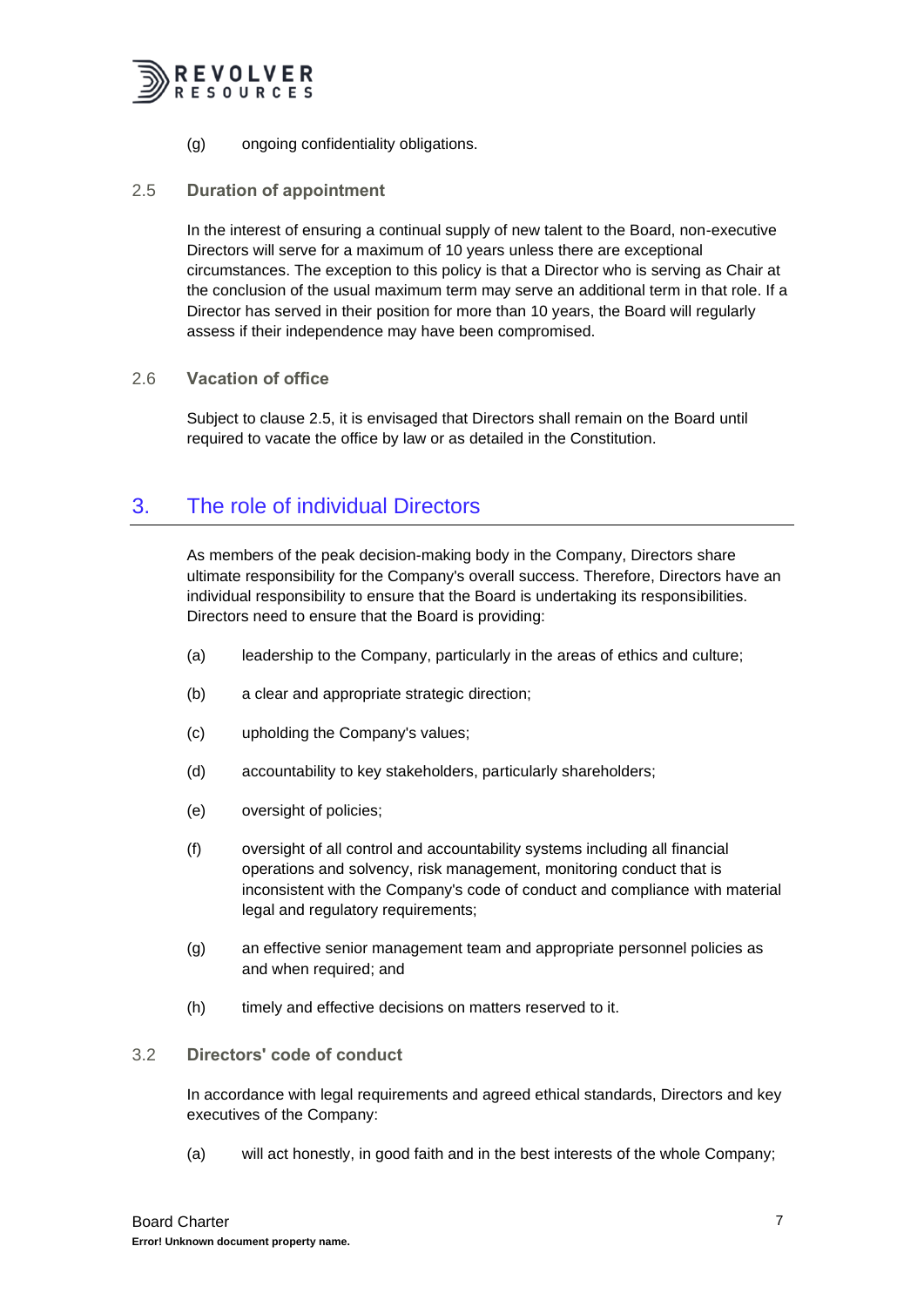

- (b) owe a fiduciary duty to the Company as a whole;
- (c) have a duty to use due care and diligence in fulfilling the functions of office and exercising the powers attached to that office;
- (d) will undertake diligent analysis of all proposals placed before the Board;
- (e) will act with a level of skill expected from directors and key executives of a publicly listed company;
- (f) will use the powers of office for a proper purpose, in the best interests of the Company as a whole;
- (g) will demonstrate commercial reasonableness in decision making;
- (h) will not make improper use of information acquired as Directors and key executives;
- (i) will not disclose non-public information except where disclosure is authorised or legally mandated;<sup>1</sup>
- (j) will keep confidential, information received in the course of the exercise of their duties and such information remains the property of the Company from which it was obtained and it is improper to disclose it, or allow it to be disclosed, unless that disclosure has been authorised by the person from whom the information is provided, or is required by law;
- $(k)$  will not take improper advantage of the position of Director<sup>2</sup> or use the position for personal gain or to compete with the Company;
- (l) will not take advantage of Company property or use such property for personal gain or to compete with the Company;
- (m) will protect and ensure the efficient use of the Company's assets for legitimate business purposes;<sup>1</sup>
- (n) will not allow personal interests, or the interest of any associated person, to conflict with the interests of the Company;
- (o) have an obligation to be independent in judgment and actions and directors will take all reasonable steps to be satisfied as to the soundness of all decisions of the Board;
- (p) will make reasonable enquiries to ensure that the Company is operating efficiently, effectively and legally, towards achieving its goals;
- (q) will not engage in conduct likely to bring discredit upon the Company;<sup>2</sup>
- (r) will encourage fair dealing by all employees with the Company's customers, suppliers, competitors and other employees as and when those dealings occur;<sup>1</sup>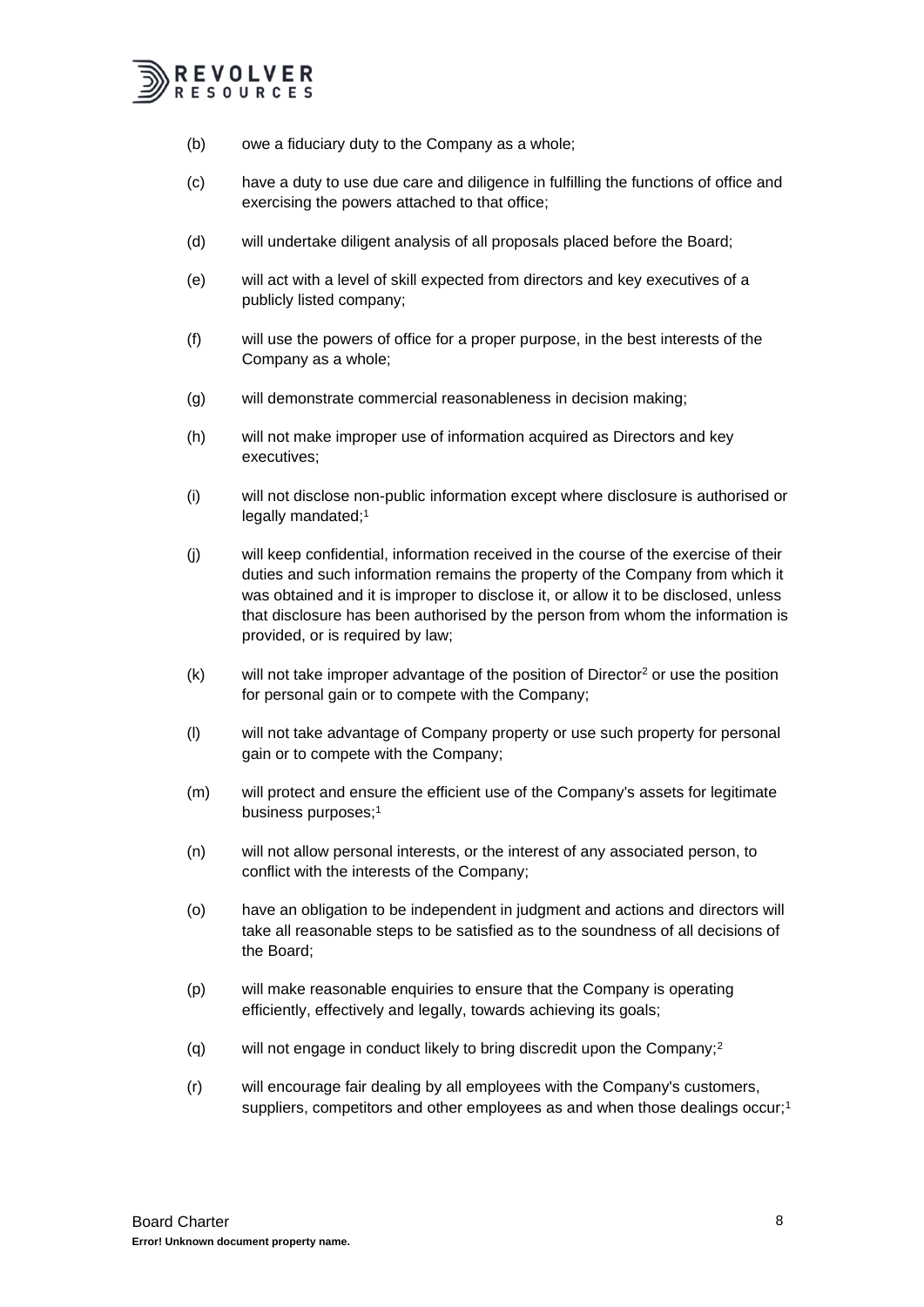

- (s) will encourage the reporting of unlawful/unethical behaviour and actively promote ethical behaviour and protection for those who report violations in good faith;<sup>1</sup>
- (t) will give their specific expertise generously to the Company; and
- (u) have an obligation, at all times, to comply with the spirit, as well as the letter of the law and with the principles of this Charter.<sup>2</sup>

<sup>1</sup> From the ASX Corporate Governance Council's Corporate Governance Principles.

<sup>2</sup> From the AICD Code of Conduct.

- <span id="page-11-0"></span>3.3 **Expectations of Directors in Board process**
	- (a) Since the Board needs to work together as a group, Directors need to establish a set of standards for Board meetings. At the Company, it is expected that Directors shall, in good faith, behave in a manner that is consistent with generally accepted procedures for the conduct of meetings at all meetings of the Board. This will include, but not be Ltd to:
		- (i) behaving in a manner consistent with the letter and spirit of the Code of Conduct;
		- (ii) acting in a businesslike manner;
		- (iii) acting in accordance with the Constitution and Board policies;
		- (iv) addressing issues in a confident, firm and friendly manner;
		- (v) preparing thoroughly for each Board or Committee event;
		- (vi) using judgment, common sense and tact when discussing issues;
		- (vii) minimising irrelevant conversation and remarks;
		- (viii) ensuring that others are given a reasonable opportunity to put forward their views;
		- (ix) refraining from interruption or interjection when a speaker has the floor; and
		- (x) being particularly sensitive in interpreting any request or direction from the Chair that aims to ensure the orderly and good-spirited conduct of the meeting.
	- (b) Directors are expected to be forthright in Board meetings and have a duty to question, request information, raise any issue, and fully canvas all aspects of any issue confronting the Company, and cast their vote on any resolution according to their own judgment.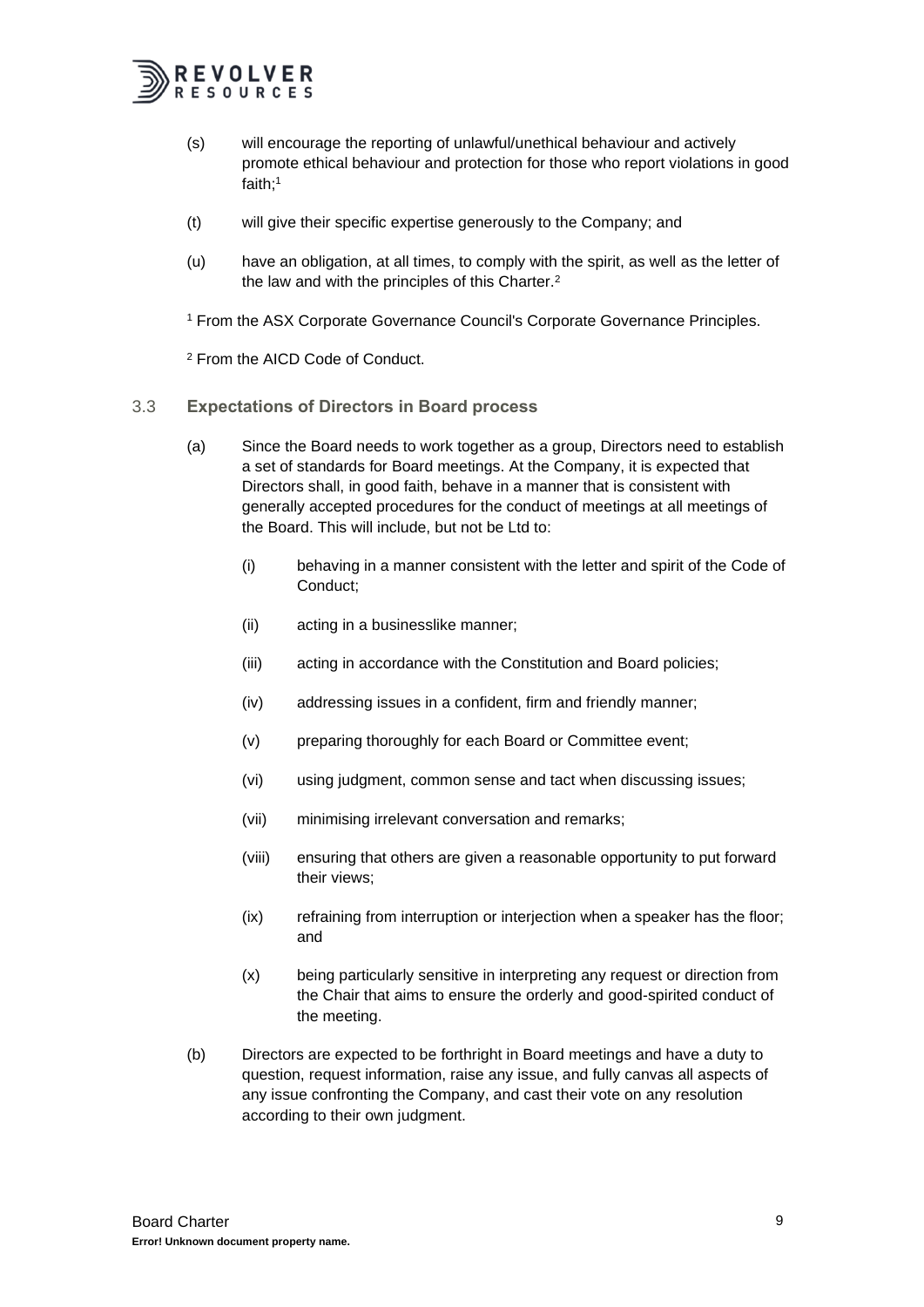

- (c) Outside the boardroom, however, Directors will support the letter and spirit of Board decisions in discussions with all stakeholders including any shareholders, special interest groups, customers, staff, suppliers and any other parties.
- (d) Directors will keep confidential all Board discussions and deliberations. Similarly, all confidential information received by a Director in the course of the exercise of the Director's duties remains the property of the Company and is not to be discussed outside the boardroom. It is improper to disclose it, or allow it to be disclosed, unless that disclosure is required by law and in any event should not be disclosed without appropriate authorisation.
- <span id="page-12-0"></span>3.4 **Conflict of interest and related party transactions**
	- (a) Conflicts of interest
		- (i) Directors must disclose to the Board actual or potential conflicts that may or might reasonably be thought to exist between the interests of the Director and the interests of the Company. On appointment, Directors will have an opportunity to declare any such interests.
		- (ii) Directors should update this disclosure by notifying the Company Secretary in writing as soon as they become aware of any conflicts. Directors are also expected to indicate to the Chair any actual or potential conflict of interest situation as soon as it arises.
		- (iii) The Board can request a Director to take reasonable steps to remove the conflict of interest. If a Director cannot or is unwilling to remove a conflict of interest then the Director must absent himself or herself from the room when discussion and voting occur on matters to which the conflict relates. The entry and exit of the Director concerned will be minuted by the Company Secretary. Directors do not have to give notice of a conflict or absent themselves in accordance with section 191(2) or section 195 of the Corporations Act, including, without limitation when either:
			- (A) conflict of interest relates to an interest common to all Company members/shareholders; or
			- (B) the Board passes a resolution that:
				- (1) identifies the Director, the nature and extent of the Director's interest; and
				- (2) clearly states that the other Directors are satisfied that the interest should not disqualify the Director concerned from discussion and/or voting on the matter.
	- (b) Related party transactions
		- (i) Related party transactions include any financial transaction between a Director or officer and the Company and will be reported in half yearly and annual reports.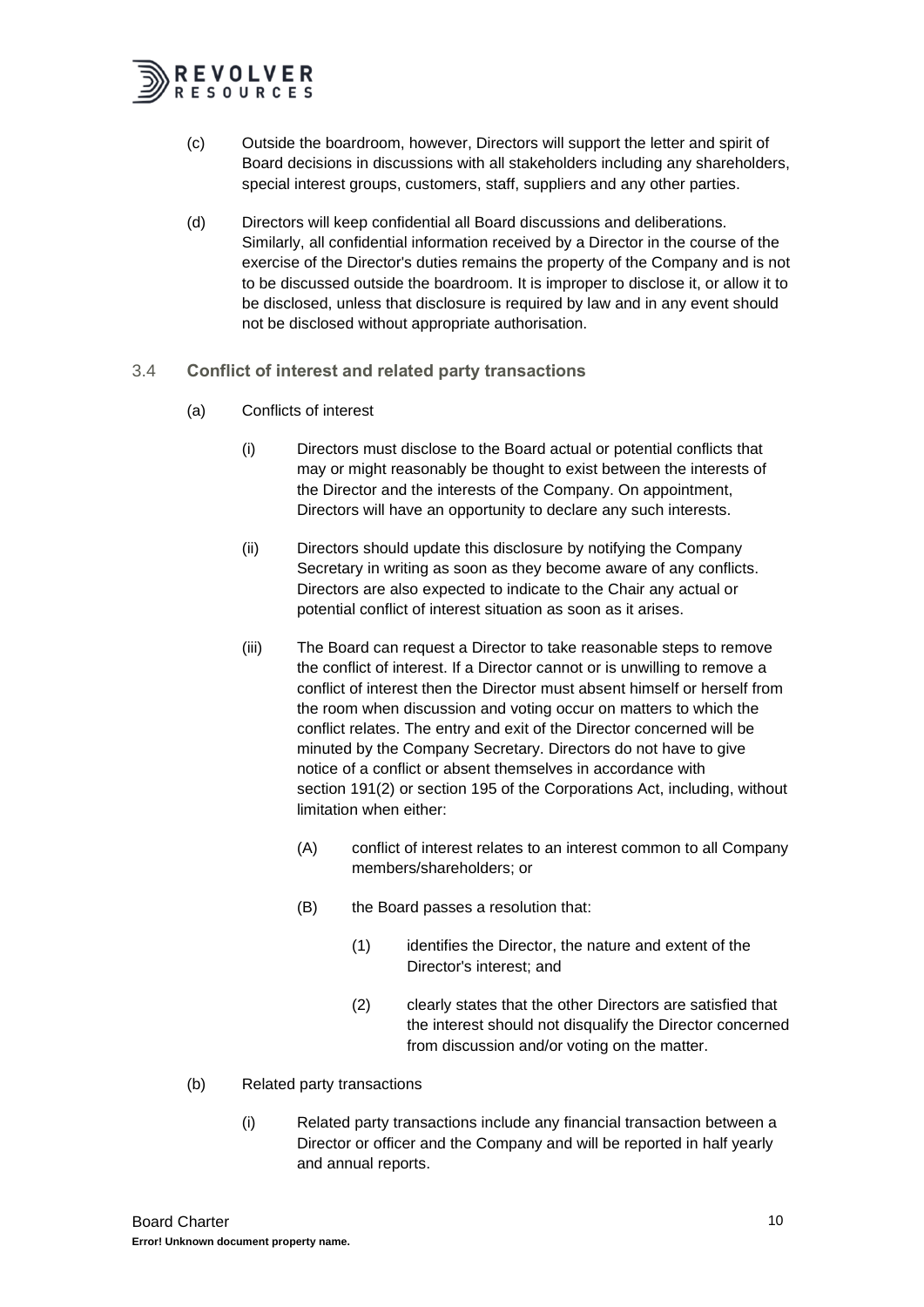

- (ii) In general, the Corporations Act requires related party transactions to be approved by the shareholders; the Board cannot, except in certain Ltd circumstances, approve these transactions. Examples of exemptions to this requirement occur where the financial benefit is given on arm's length terms, or is considered to be reasonable remuneration to an officer or employee.
- (iii) The Board has also resolved that where applications are made by a related party to a Director or officer of the Company then the Director or officer shall exclude himself/herself from the approval process.
- <span id="page-13-3"></span>(iv) "Related party" for this process has the meaning given to that term in section 228 of the Corporations Act and includes:
	- (A) a spouse or de facto spouse of the Director or officer;
	- (B) a parent, son or daughter of the Director or officer or their spouse or de facto spouse; or
	- (C) an entity over which the Director or officer or a related party defined in paragraph [\(A\)](#page-13-3) or [\(B\)](#page-13-4) has a controlling interest.
- <span id="page-13-4"></span><span id="page-13-0"></span>3.5 **Emergency contact procedures**

As there is the occasional need for urgent decisions, Directors should leave with the Company Secretary any contact details, either for themselves or for a person who knows their location, so that all Directors can be contacted within 24 hours in cases of a written resolution or other business.

# <span id="page-13-1"></span>4. The role of the Chair

The Chair's role is a key one within the Company. The Chair is considered the "lead" Director and utilises his/her experience, skills and leadership abilities to facilitate the governance processes.

There are two main aspects to the Chair's role. They are the Chair's role within the boardroom and the Chair's role outside the boardroom.

<span id="page-13-2"></span>4.1 **Inside the boardroom**

Inside the boardroom the role of the Chair is to:

- (a) establish and approving the agenda for Board meetings in consultation with the MD;
- (b) chair Board meetings;
- (c) ensuring adequate time in Board meeting for discussion of all agenda items including strategic issues;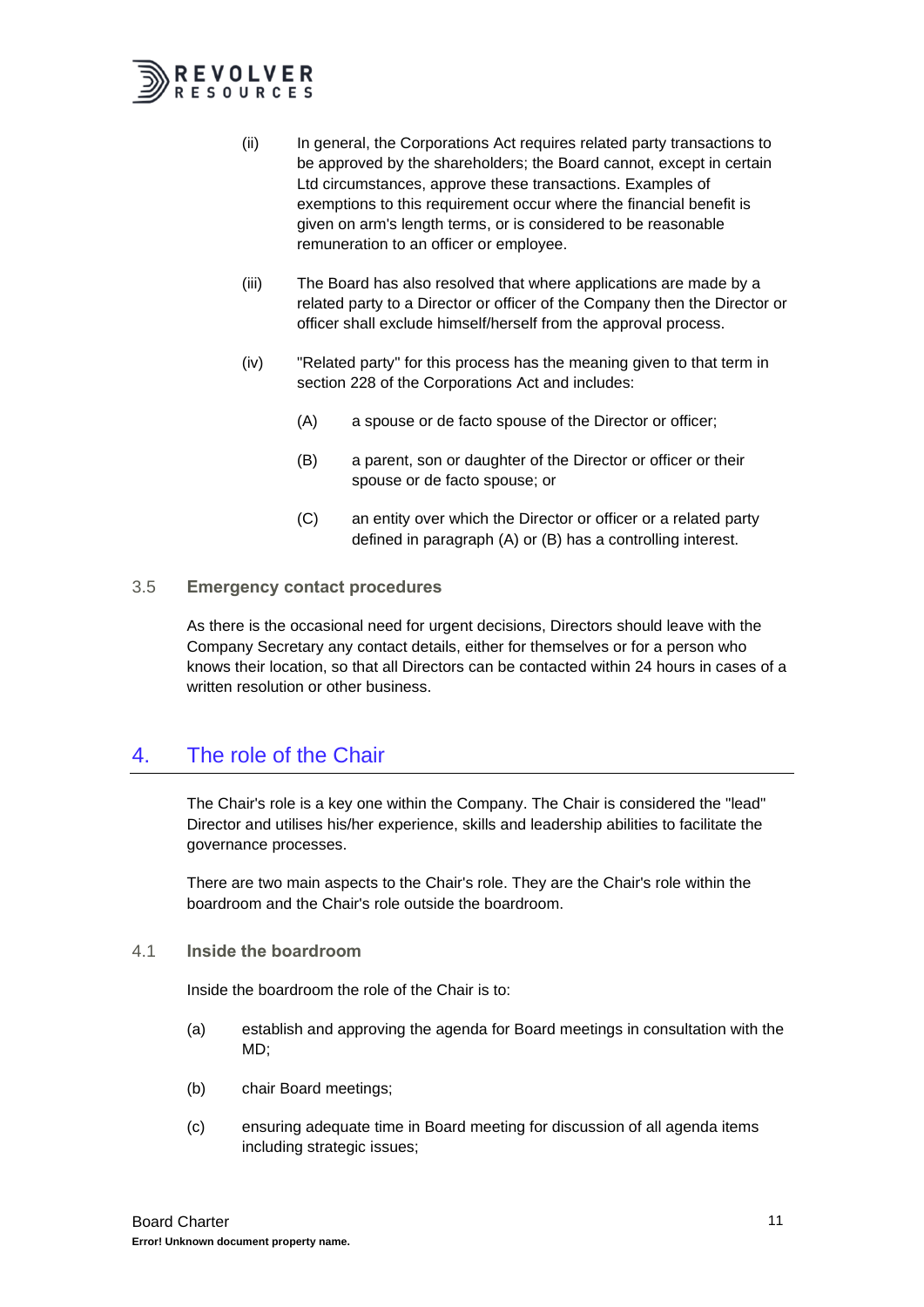

- (d) be clear on what the Board has to achieve, both in the long and short term;
- (e) provide guidance to other Board members about what is expected of them;
- (f) facilitating effective contribution of all directors and promoting constructive and respectful relations between directors and between the Board and management;
- (g) ensure that Board meetings are effective in that:
	- (i) the right matters are considered during the meeting (for example, strategic and important issues);
	- (ii) matters are considered carefully and thoroughly;
	- (iii) all Directors are given the opportunity to effectively contribute; and
	- (iv) the Board comes to clear decisions and resolutions are noted;
- (h) brief all Directors in relation to issues arising at Board meetings;
- (i) ensure that the decisions of the Board are implemented properly; and
- (j) ensure that the Board behaves in accordance with its Code of Conduct.

The Chairman has authority to act and speak for the Board between its meetings, including engaging with the Managing Director.

<span id="page-14-0"></span>4.2 **Outside the boardroom**

Outside the boardroom the role of the Chair is to:

- (a) in conjunction with the MD, undertake appropriate public relations activities;
- (b) be the spokesperson for the Company at the AGM and in the reporting of performance and profit figures;
- (c) be the major point of contact between the Board and the MD;
- (d) be kept fully informed of current events by the MD on all matters which may be of interest to Directors;
- (e) regularly review with the MD, and such other senior officers as the MD recommends, progress on important initiatives and significant issues facing the Company; and
- (f) provide mentoring for the MD.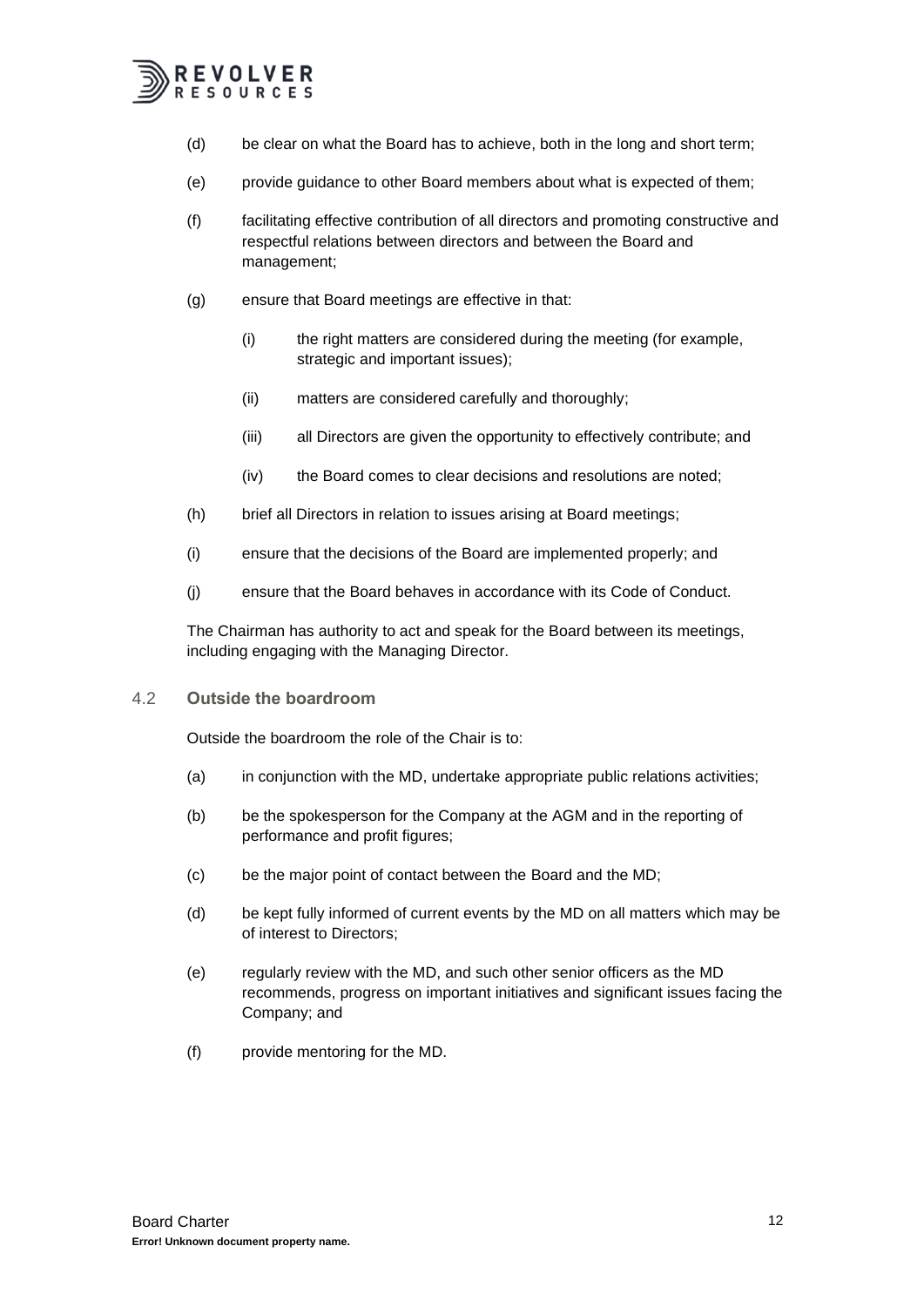

# <span id="page-15-0"></span>5. The role of the Company Secretary

- 5.1 The Company Secretary is charged with facilitating the Company's corporate governance processes and so holds primary responsibility for ensuring that the Board processes and procedures run efficiently and effectively. The Company Secretary is accountable to the Board, through the Chair, on all governance matters and reports directly to the Chair as the representative of the Board. The Company Secretary is appointed and dismissed by the Board and all Directors have, as of right access to the Company Secretary.
- 5.2 The tasks of the Company Secretary shall include:
	- (a) Meetings and minutes
		- (i) notifying the directors in advance of a meeting of the Board;
		- (ii) ensuring that the agenda and Board papers as and when they are required, are prepared and forwarded to Directors prior to Board meetings;
		- (iii) recording, maintaining and distributing the minutes of all Board and Board Committee meetings as required;
		- (iv) maintaining a complete set of Board papers at the Company's main office, preparing for and attending all annual and extraordinary general meetings of the Company; and
		- (v) recording, maintaining and distributing the minutes of all general meetings of the Company.
	- (b) Compliance
		- (i) overseeing the Company's compliance program and ensuring the Company's compliance and reporting obligations are met;
		- (ii) ensuring all requirements of ASIC, the ATO and any regulatory bodies are fully met; and
		- (iii) providing counsel on corporate governance principles and Director liability.
	- (c) Governance administration
		- (i) maintaining a Register of Company Policies as approved by the Board;
		- (ii) maintaining, updating and ensuring that all Directors have access to an up-to-date copy of the Board Charter and associated governance documentation;
		- (iii) maintaining the complete list of the delegations of authority;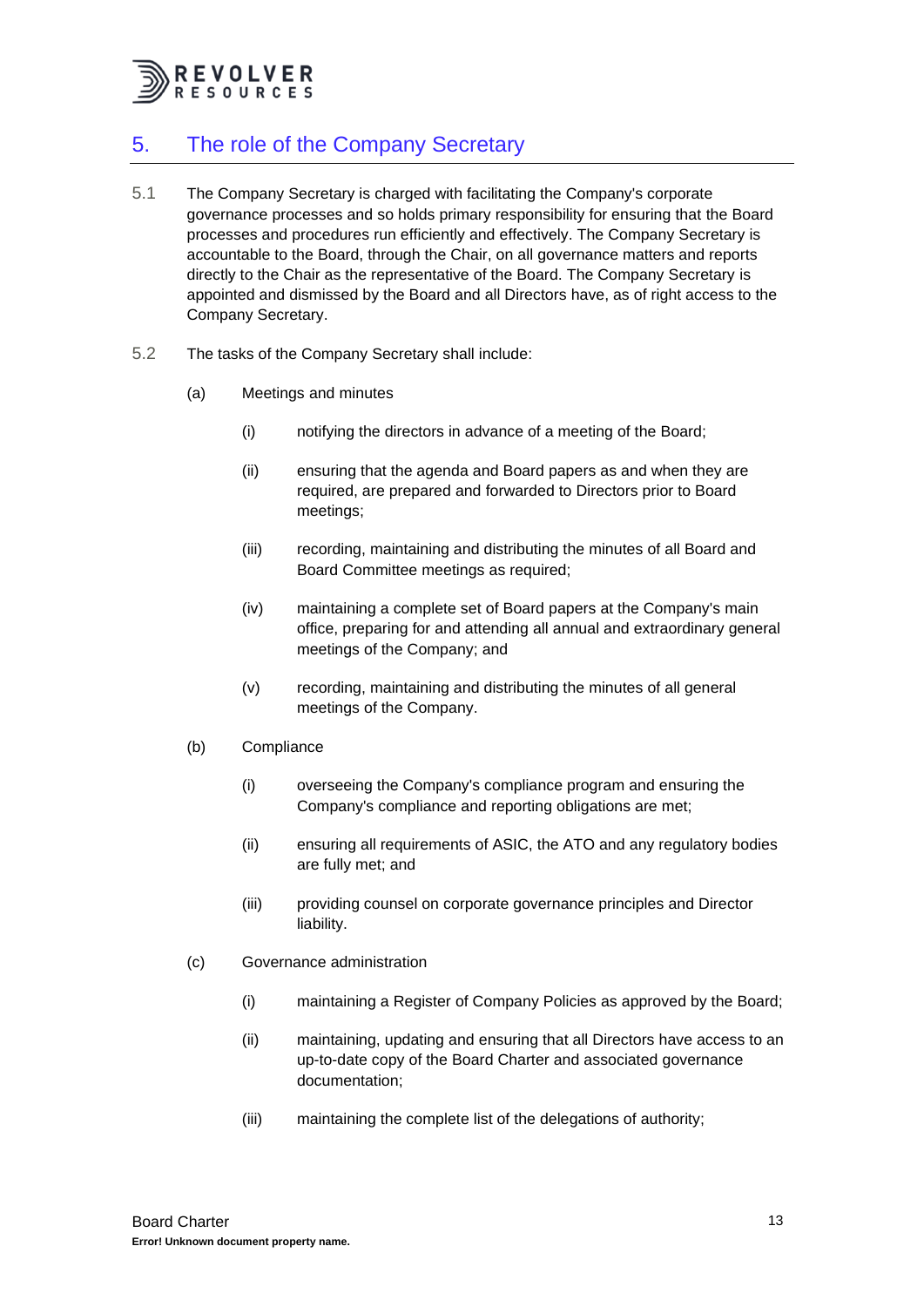

- (iv) reporting at Board meetings the documents executed under a power of attorney, or under the common seal; and
- (v) any other services the Chair or Board may require.

# <span id="page-16-0"></span>6. The role of the Managing Director

- 6.1 The MD is responsible for the attainment of the Company's goals and vision for the future, in accordance with the strategies, policies, programs and performance requirements approved by the Board. The position reports directly to the Board.
- 6.2 If there is no MD appointed at any given time, the Board will nominate another executive director to undertake the role/responsibilities assigned to the MD under this Board Charter.
- 6.3 The MD's primary objective is to ensure the ongoing success of the Company through being responsible for all aspects of the management and development of the Company. The MD is of critical importance to the Company in guiding the Company to develop new and imaginative ways of winning and conducting business. The MD must have the industry knowledge and credibility to fulfil the requirements of the role.
- 6.4 The MD will, as and when the size, nature and scale of the Company's activities requires it, manage a team of executives responsible for all functions contributing to the success of the Company.
- 6.5 The MD's specific responsibilities will include:
	- (a) develop, in conjunction with the Board, the Company's vision, values, and goals;
	- (b) responsibility for the achievement of corporate goals and objectives;
	- (c) development of short, medium and long term corporate strategies and planning to achieve the Company's vision and overall business objectives;
	- (d) preparation of business plans and reports with the senior management;
	- (e) developing with the Board the definition of ongoing corporate strategy;
	- (f) implementing and monitoring strategy and reporting/presenting to the Board on current and future initiatives;
	- (g) advise the Board regarding the most effective organisational structure and oversee its implementation;
	- (h) assessment of business opportunities of potential benefit to the Company;
	- (i) responsibility for proposals for major capital expenditure to ensure their alignment with corporation strategy and justification on economic grounds;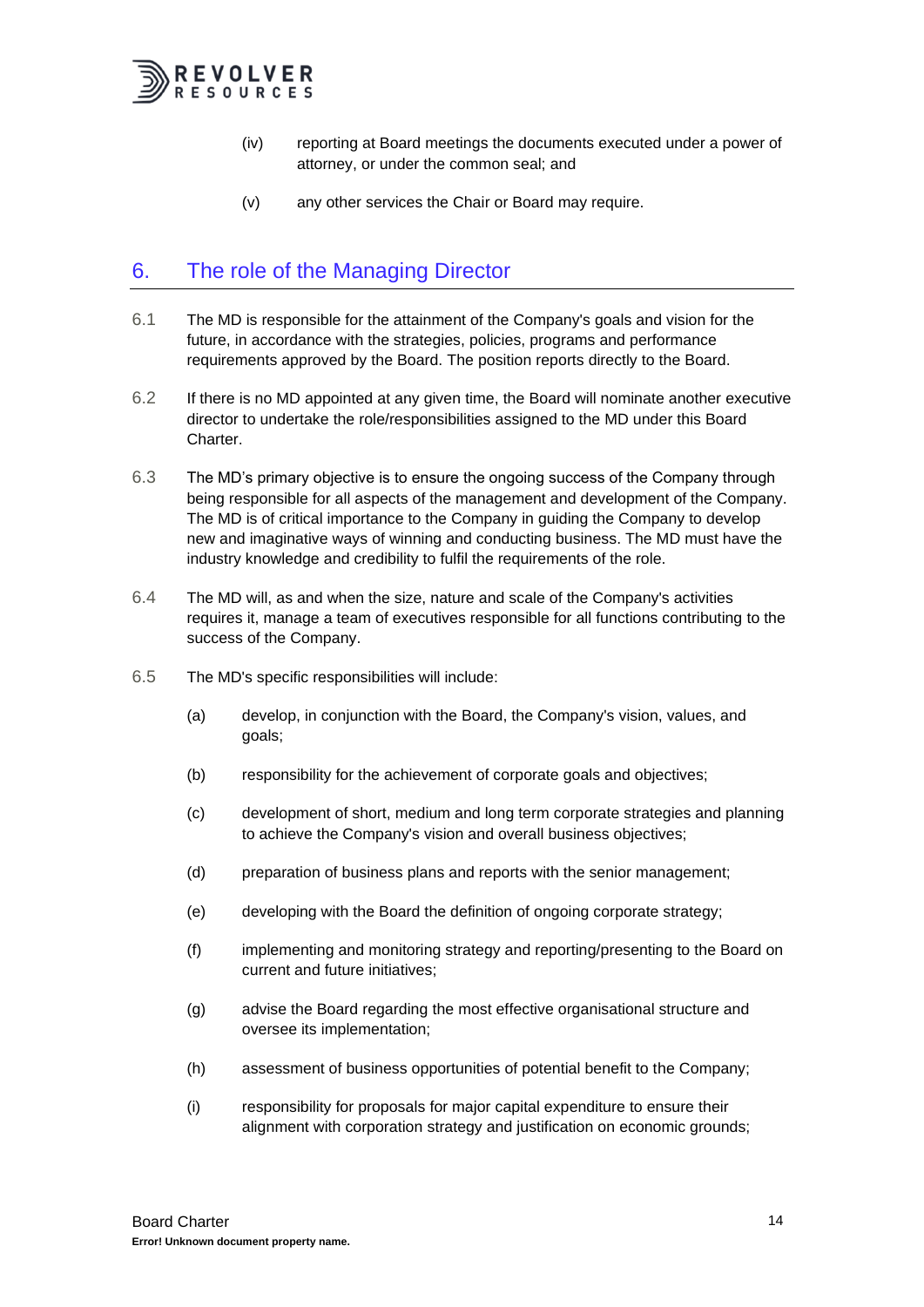

- (j) sustain competitive advantage through maximising available resources, encouraging staff commitment and strategically aligning the corporate culture with the organisation's goals and objectives;
- (k) establish and maintain effective and positive relationships with Board members, shareholders, customers, suppliers and other government and business liaisons;
- (l) undertake the role of key Company spokesperson;
- (m) recommend policies to the Board in relation to a range of organisational issues including delegations of authority, consultancies and performance incentives;
- (n) ensure statutory, legal and regulatory compliance and comply with corporate policies and standards;
- (o) ensure appropriate risk management practices and policies are in place;
- (p) develop and motivate direct reports and their respective teams;
- (q) select and appoint key staff as and when required (direct reports); and
- (r) ensure there is an appropriate staff appraisal system in place in the Company.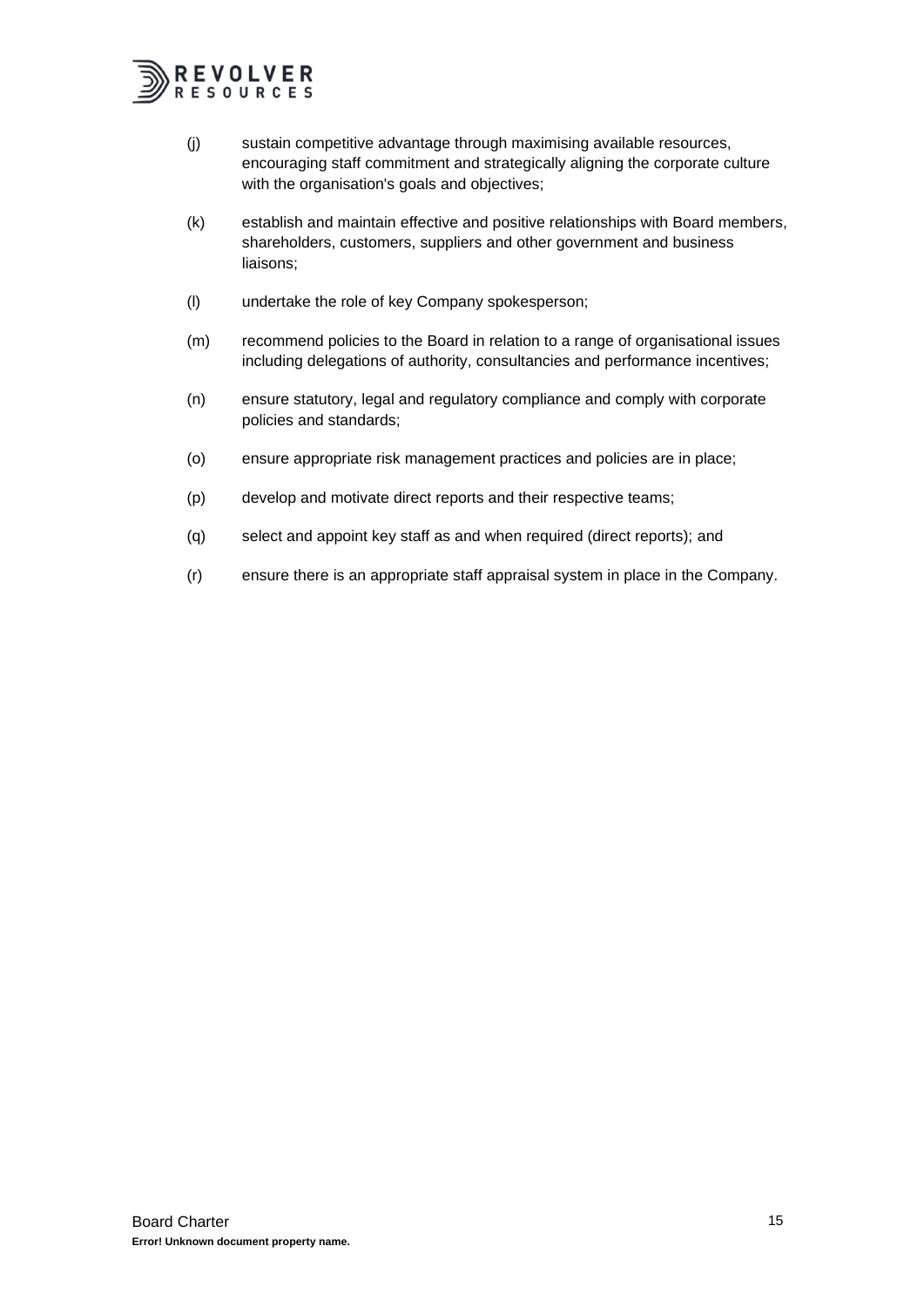

# <span id="page-18-0"></span>Part B - Board processes

### <span id="page-18-1"></span>1. Board meetings

- 1.1 Board meetings are a fundamental component of governance processes. Each Board meeting is critical, as it is the main opportunity for directors to:
	- (a) obtain and exchange information with the senior management team;
	- (b) obtain and exchange information with each other; and
	- (c) make decisions.
- 1.2 The Board meeting agenda is equally as important because it shapes the information flow and subsequent discussion.

#### <span id="page-18-2"></span>1.3 **Meeting frequency**

Given the size of the Company and the scale of its activities the Board will meet approximately 10 times per year but not less than six times per year and, unless otherwise agreed, Committees will generally meet on a quarterly basis. Where Board and Committee meetings are scheduled for the same month, where possible, Committee meetings will precede the Board meeting by at least one week to allow the circulation of the minutes of the Committee meeting prior to the Board meeting.

#### <span id="page-18-3"></span>1.4 **Meeting time and location**

The Board usually meets at the offices of the Company in Australia. The commencement time will vary depending on the agenda of each individual meeting, the availability of key participants and the location in which the meeting is taking place.

#### <span id="page-18-4"></span>1.5 **Meeting language**

If a Director does not speak the language in which the Board meeting is proposed to be held in and key documents written, processes will be adopted to ensure that the Director understands and can contribute to discussions at those meetings and understand and discharge their obligations in relation to those documents.

#### <span id="page-18-5"></span>1.6 **Meeting cycle**

When the size of the Company and the scale of its activities warrants it, and to assist the smooth running of Board processes, the Board will adopt an indicative monthly cycle as follows. The indicative cycle gives Board members seven days to review the agenda and Board papers to save valuable time at meetings by being prepared for discussions and allowing them to seek clarification or further information in advance on ambiguous items.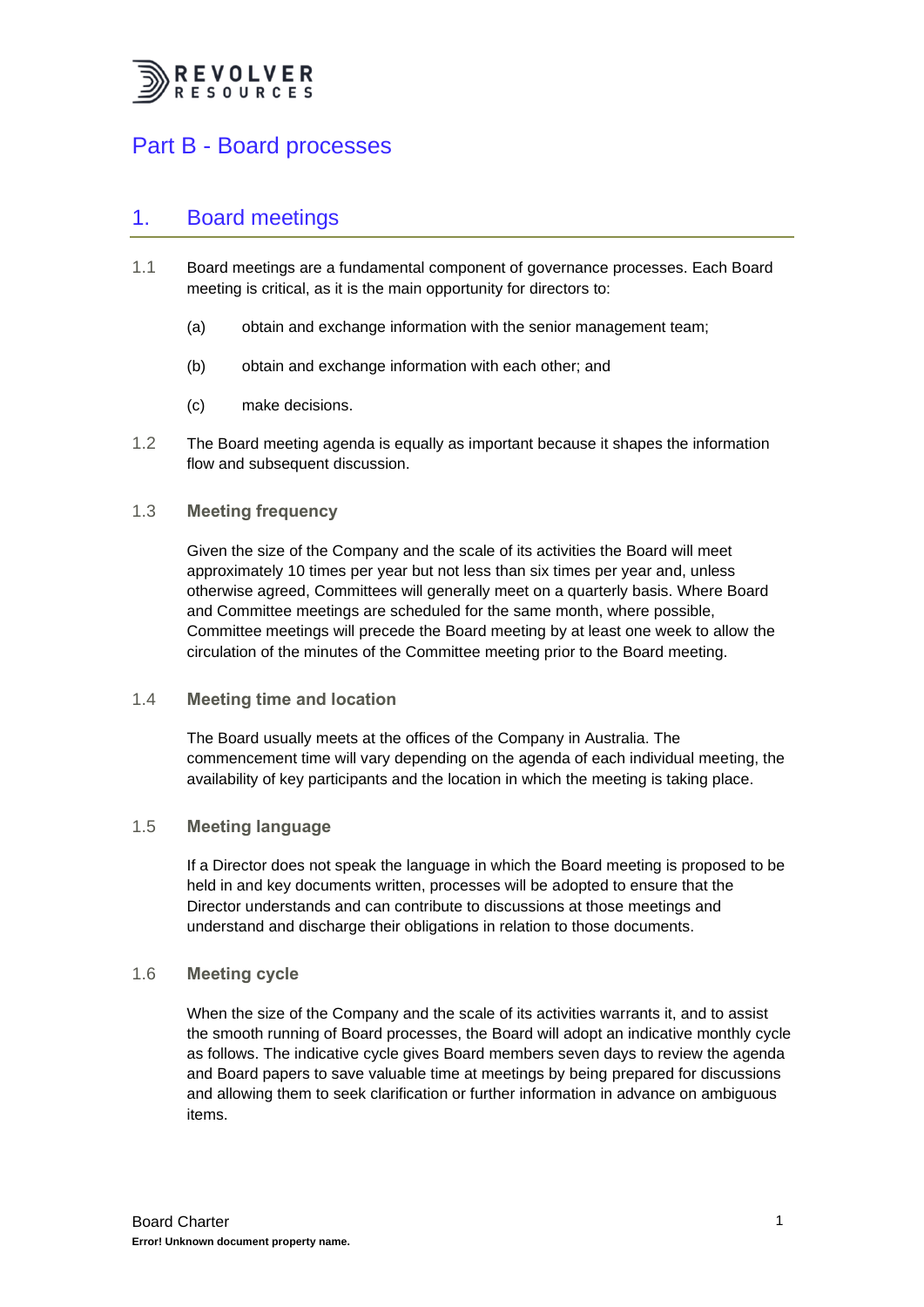

Under normal circumstances and when warranted, Board meetings shall follow the following monthly cycle:

| Item                                                                   | Day      |
|------------------------------------------------------------------------|----------|
| Draft agenda prepared by the Company Secretary                         | $-14$    |
| Company Secretary updates actions arising from the<br>previous meeting | $-14$    |
| Company Secretary reviews the proposed agenda with the<br>Chair        | $-14$    |
| Board papers and agenda are finalised                                  | -6       |
| Board papers are printed                                               | -6       |
| All Board papers are circulated to Board meeting attendees             | -6       |
| Board meeting                                                          | 0        |
| Draft minutes sent to Chair                                            | $3-5$    |
| Draft minutes sent to Directors                                        | $6 - 10$ |

All days indicated are calculated in relation to the Board meeting day (day zero).

Please note that this is an indicative cycle only. The actual timing of events in the lead up to and follow up from Board meetings will be dependent upon the circumstances surrounding each individual meeting.

#### <span id="page-19-0"></span>1.7 **Conduct of meeting**

The Chair will determine the degree of formality required at each meeting while maintaining the decorum of such meetings. As such the Chair will:

- (a) ensure that all members are heard;
- (b) retain sufficient control to ensure that the authority of the Chair is recognised. This may require a degree of formality to be introduced if this is necessary to advance the discussion;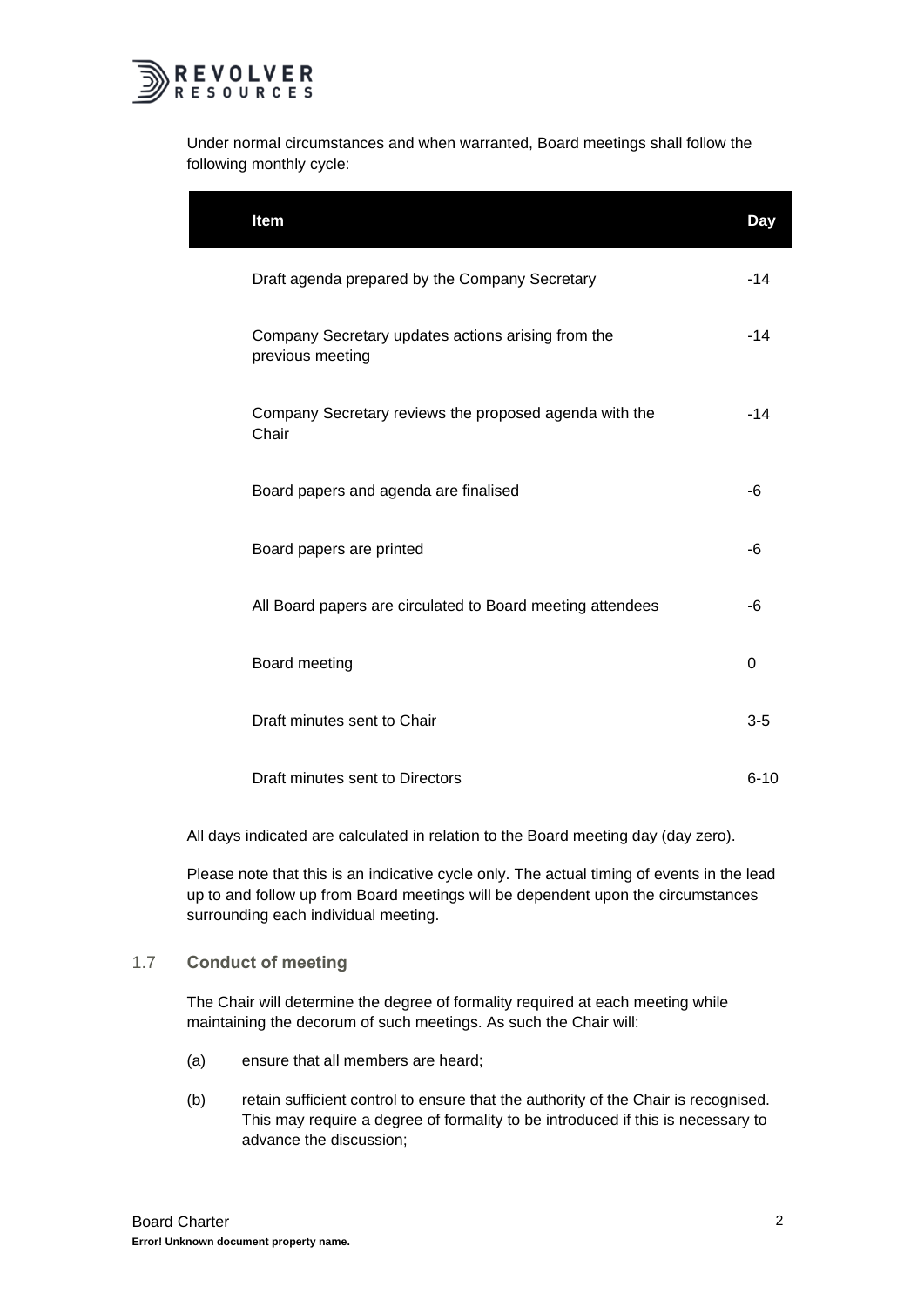

- (c) take care that the decisions are properly understood and well recorded; and
- (d) ensure that the decisions and debate are completed with a formal resolution recording the conclusions reached.

#### <span id="page-20-0"></span>1.8 **Quorum and voting at meetings**

In order for a decision of the Board to be valid a quorum of Directors must be present. A quorum will be two Directors present, in person or by instantaneous communication device or as otherwise stipulated in the Constitution. Questions arising at Board meetings are to be decided by a majority vote of Directors who are present and entitled to vote.

#### <span id="page-20-1"></span>1.9 **Emergency decision making**

A resolution in writing signed by all Directors shall be as valid and effectual as if it had been passed at a meeting of Directors duly convened and held and otherwise in accordance with the Company's Constitution.

## <span id="page-20-2"></span>2. Board meeting agenda

#### <span id="page-20-3"></span>2.1 **Agenda content**

An agenda will be prepared for each Board and Committee meeting.

#### <span id="page-20-4"></span>2.2 **Agenda preparation**

The Company Secretary, in consultation with the Chair and the MD] is responsible for preparing an agenda for each Board meeting. However, any Director may request items to be added to the agenda for upcoming meetings.

## <span id="page-20-5"></span>3. Board papers

#### <span id="page-20-6"></span>3.1 **Preparation and circulation of Board papers**

The Company Secretary together with the MD is responsible for the preparation and circulation of Board papers should they be required. The Board papers if so required will be circulated to Directors prior to the Board meeting. If a Board paper relates to a matter in which there is a known conflict of interest with a particular Director then the relevant Board paper will be removed by the Company Secretary on the instructions of the Chair, from the set of Board papers sent to that Director. In the case of the Chair having a conflict of interest, the Board will appoint another Director to make final decisions on the forwarding of Board papers to the Chair.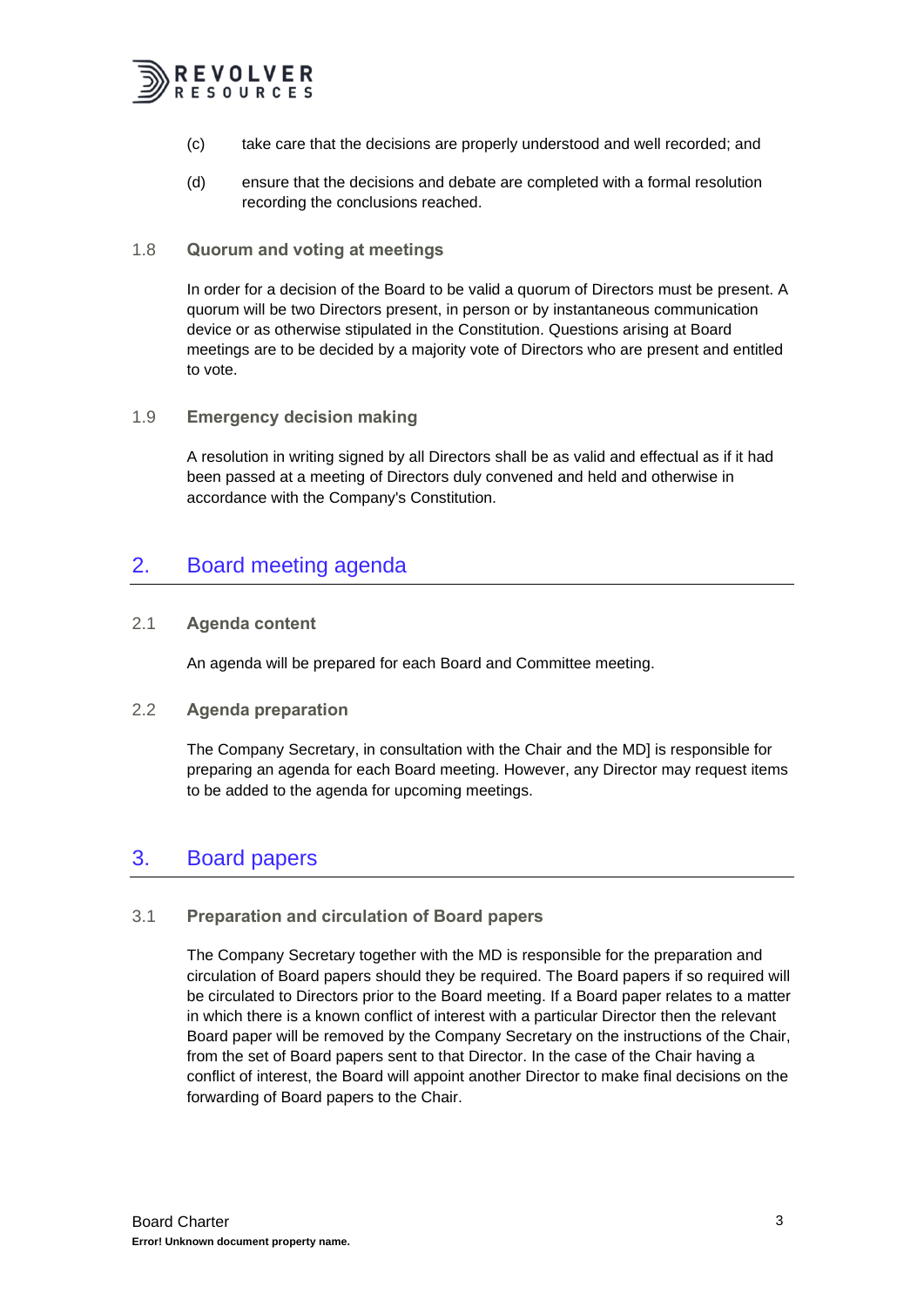

#### <span id="page-21-0"></span>3.2 **Retention of Board papers**

The Company Secretary maintains a complete set of Board papers at the Company's headquarters. However, individual Directors may retain their own Board papers in a secure location.

### <span id="page-21-1"></span>4. Board minutes

Minutes are to be a concise summary of the matters discussed at a Board Meeting. Minutes will contain a brief reference to relevant Board papers tabled plus any official resolutions adopted by Directors. All decisions will be recorded in the minutes by means of a formal resolution.

### <span id="page-21-2"></span>5. Board calendar

In order to provide an even distribution of work over each financial year, the Board will adopt a twelve-month Board Calendar. Included will be all scheduled Board and Committee meetings as well as major corporate and Board activities to be carried out in particular months. Once initiated it will be updated and approved prior to the start of each financial year.

## <span id="page-21-3"></span>6. Committees

When the size of the Company and the scale of its activities warrant it the Board will institute the following committees:

- (a) Audit and Risk Committee; and
- (b) Remuneration and Nomination Committee.

The Committee Charter for each of these Committees is available on the Company's website. Nevertheless, the Board has the ability to alter the roles of each Committee as it sees fit.

As at the date of this Board Charter, the Board has instituted an:

- (c) Audit and Risk Committee; and
- (d) Remuneration and Nomination Committee.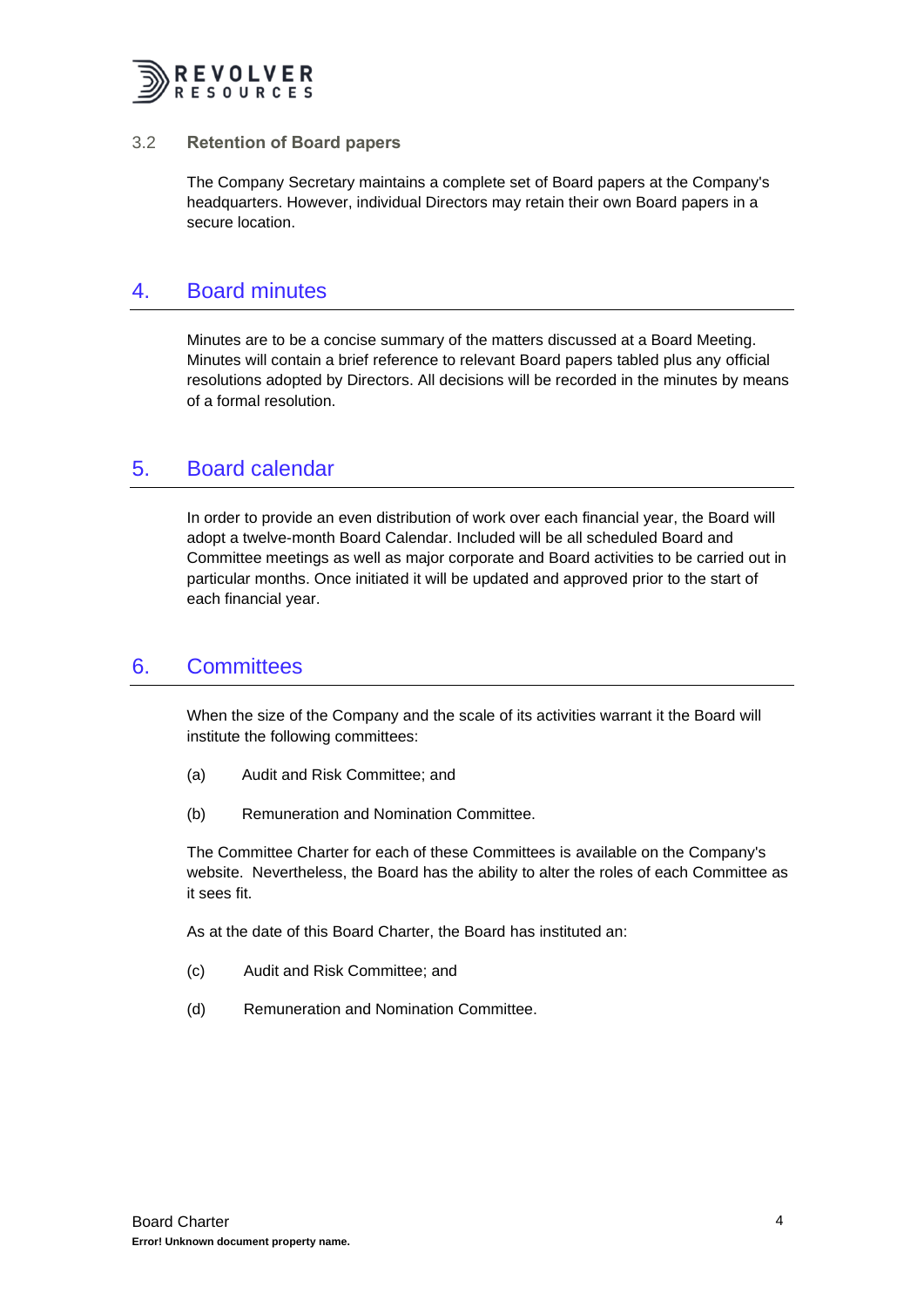

# <span id="page-22-0"></span>PART C – KEY BOARD FUNCTIONS

# <span id="page-22-1"></span>7. The Board and strategy

The Board will approve a formal strategic planning process that articulates the respective roles and levels of involvement of the Board, senior management and other employees and will review the strategic plan for the Company on a regular basis.

## <span id="page-22-2"></span>8. Contacts and advisory role

#### <span id="page-22-3"></span>8.1 **MD Advisory role**

It is recognised that a key directorial duty is providing a sounding board for MD ideas and challenges. Recognising that the MD-Board relationship is critical to effective corporate governance, Directors should provide frank and honest advice to the MD. It is expected that the Chair will play a key part of this role and will maintain regular contact with the MD.

All advice should be constructive in nature and provided in a positive manner. Where appropriate, Directors should recommend possible alternative advisers if they do not feel adequately trained to assist.

#### <span id="page-22-4"></span>8.2 **Protocol for interaction with internal and external parties**

(a) Media contact and comment

The Board has designated the MD or the Chair (where appropriate) to speak to the press on matters associated with the Company. In speaking to the press, the MD or the Chair will not comment on price sensitive information that has not already been disclosed to a relevant authority, however, they may clarify previously released information. To assist in safeguarding against the inadvertent disclosure of price sensitive information the MD and the Chair will be informed of what the Company has previously disclosed to the market on any issue prior to briefing anyone outside the Company.

Subject to the policies of the Board and any committee that the Board may appoint from time to time, the Chair is authorised to comment on:

- (i) annual and half yearly results at the time of the release of the annual or half yearly report;
- (ii) resolutions to be put to General Meetings of the Company;
- (iii) changes in Directors, any matter related to the composition of the Board or Board processes;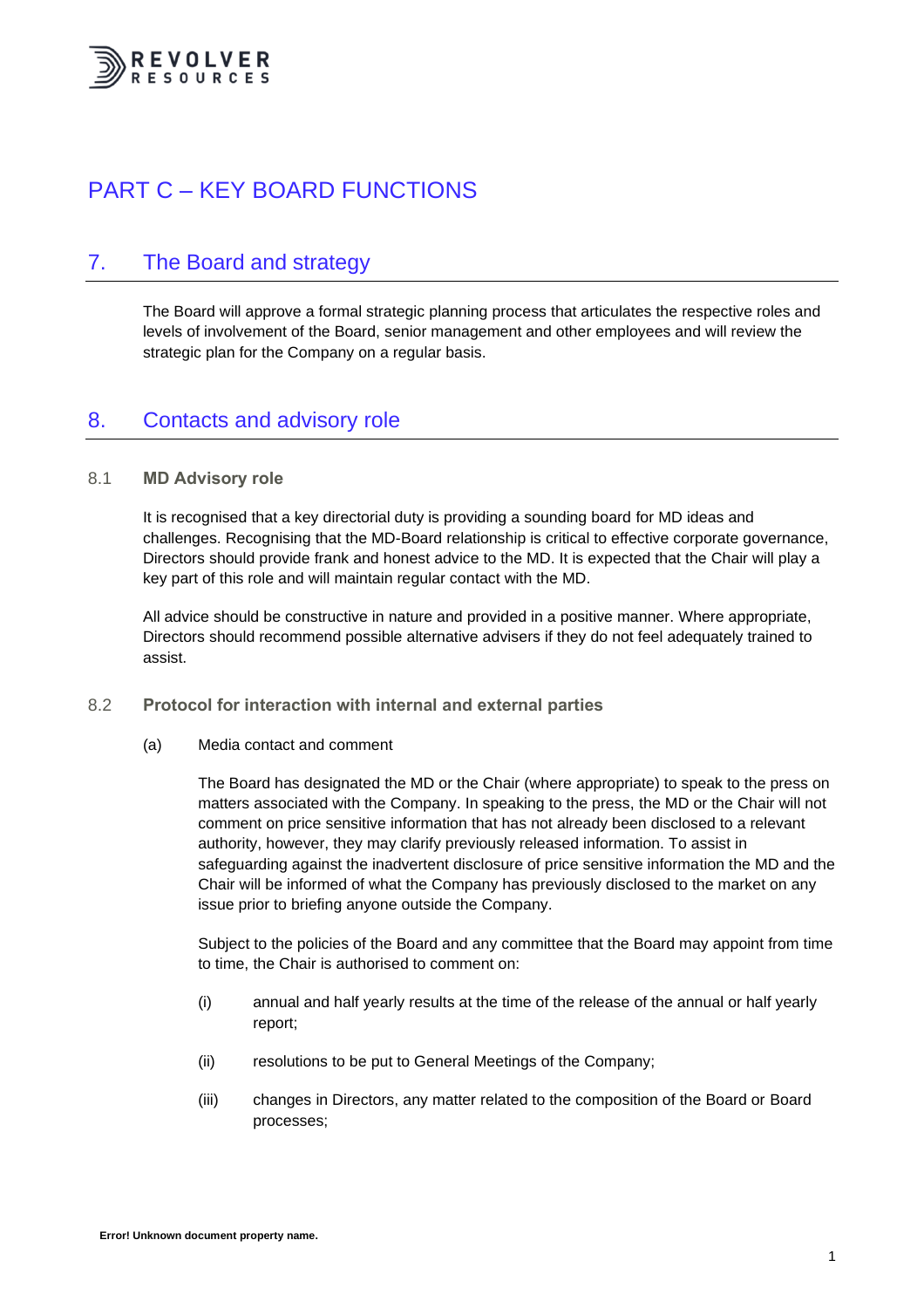

- (iv) any speculation concerning Board meetings or the outcomes of Board meetings; and
- (v) other matters specifically related to shareholders.

Subject to the policies of the Board and any committee that the Board may appoint from time to time, the MD is authorised to comment on:

- (i) the Company's future outlook;
- (ii) any operational matter;
- (iii) media queries concerning operational issues which reflect either positively or negatively on the Company;
- (iv) proposed or actual legal actions; and
- (v) queries and general discussion concerning the Company's industry.

See the Code of Conduct for further information relating to conduct of Employees and the Continuous Disclosure and Communications Policy for further information relating to communications to external parties.

(b) External communications including analyst briefings and responses to Shareholder questions

The Company discloses its financial and operational results to the market each year/half year/quarter as well as informing the market of other events throughout the year as they occur. Annual, half yearly and quarterly financial reports, media releases and AGM speeches are all lodged with the appropriate authority. As all financial information is disclosed, the Company will only comment on factual errors in information and underlying assumptions when commenting on market analysts' financial projections, rather than commenting on the projections themselves.

In addition to the above disclosures, the Company does conduct briefings and discussions with analysts and institutional investors. However, price sensitive information will not be discussed unless that particular information has been previously formally disclosed to the market via an announcement. Slides and presentations used in briefings will also be released immediately prior to the briefing to the market.

After the conclusion of each briefing or discussion if any price sensitive information was disclosed it will be announced immediately to the market.

#### <span id="page-23-0"></span>8.3 **Hospitality and gifts**

While the Company recognises the need from time to time to give or accept customary business courtesies in accordance with ethical business practices, Directors and officers will not solicit such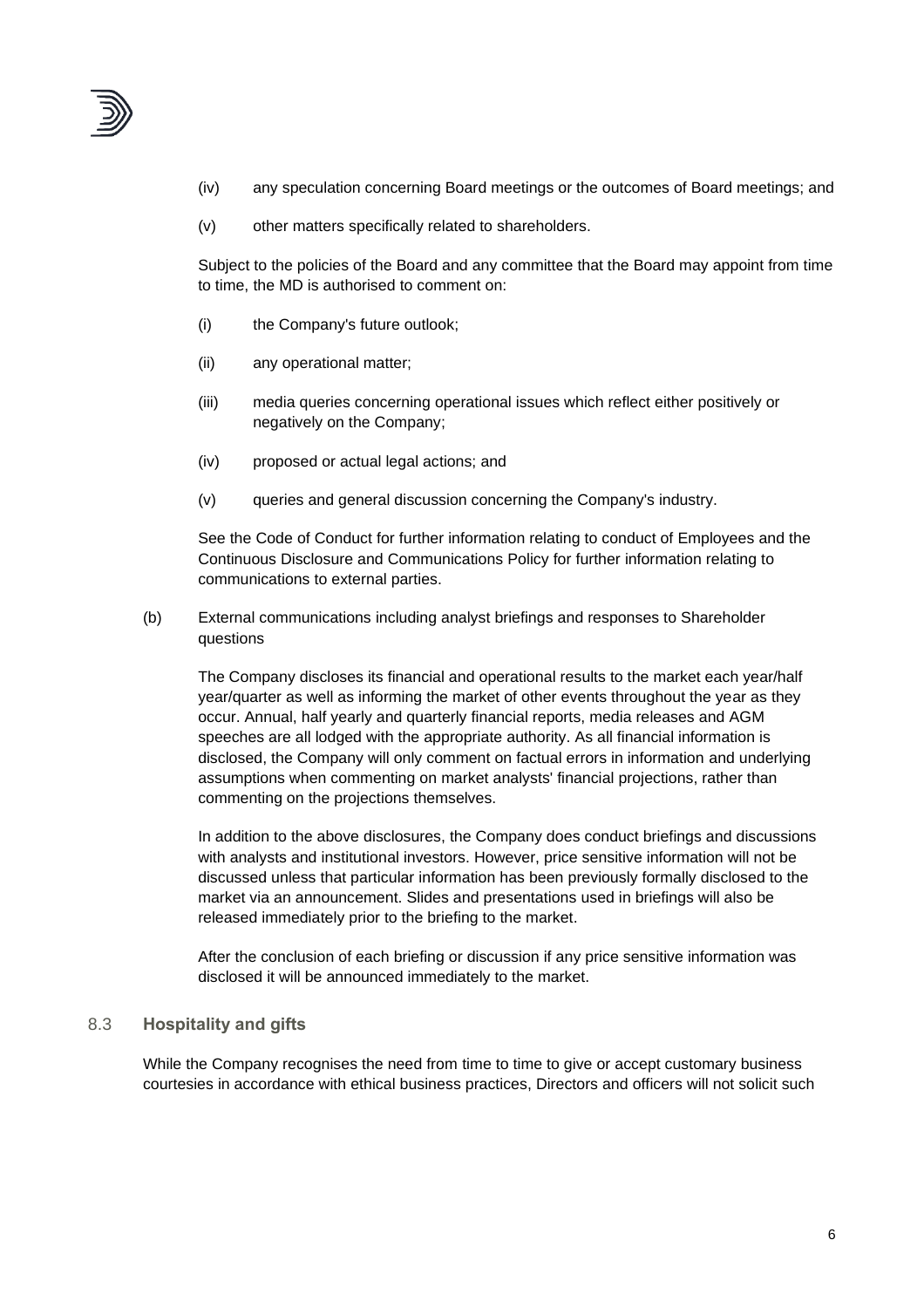

courtesies and will not accept gifts, services, benefits or hospitality that might influence, or appear to influence, the Directors' and officers' conduct in representing the Company.

Refer to the Company's Anti-Bribery and Anti-Corruption Policy for further information.

# <span id="page-24-0"></span>9. Monitoring

Another essential function of the Board is to monitor the performance of the organisation in implementing its strategy and overall operational performance.

## <span id="page-24-1"></span>10. Risk and compliance management

The Board is charged with overseeing, reviewing and ensuring the integrity and effectiveness of the Company's risk and compliance systems. The Board has an external independent auditor who is responsible for verifying the Company's compliance systems and reporting to the Board on those systems.

Since risk management is a complex and critical component of the Company's governance, the Board has established an Audit and Risk Committee to oversee and guide the detail of this topic. The ED will be charged with implementing appropriate risk systems within the Company. Aspects of this process may be delegated. Refer to the Audit and Risk Management Committee Charter.

The risk management system will be based on Standard ISO 31000:2018.

Risk management is considered a key governance and management process. It is not an exercise merely to ensure regulatory compliance. Therefore, the primary objectives of the risk management system at the Company will be to ensure:

- (a) all major sources of potential opportunity for and harm to the Company (both existing and potential) are identified, analysed and treated appropriately;
- (b) business decisions throughout the Company appropriately balance the risk and reward trade off;
- (c) regulatory compliance and integrity in reporting is achieved; and
- (d) Senior Management, the Board and investors understand the risk profile of the Company.

In line with these objectives, the risk management system will cover:

- (e) operations risk;
- (f) financial reporting; and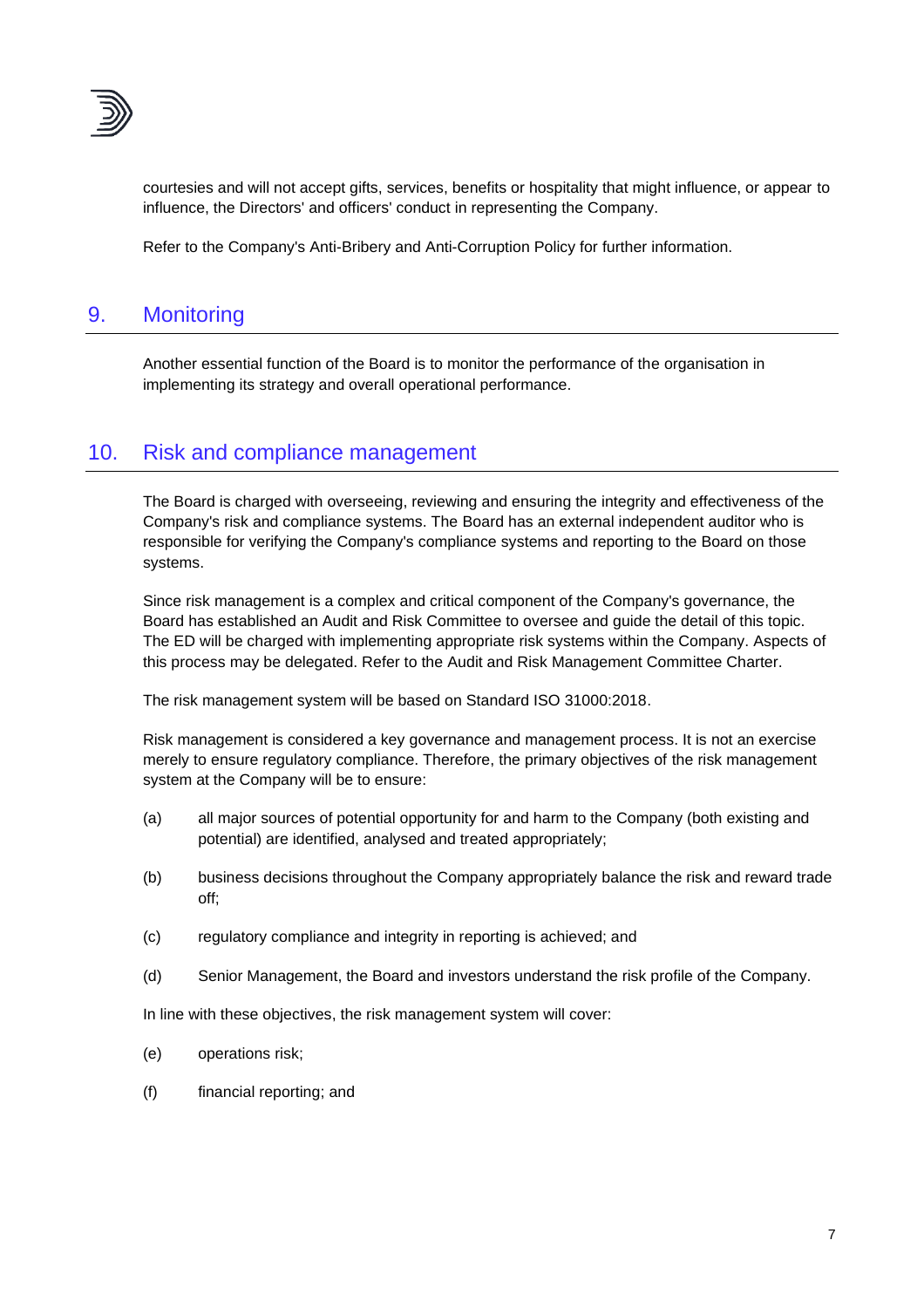

#### (g) compliance.

The Board/Audit and Risk Committee reviews all major strategies and purchases for their impact on the risk facing the Company, and makes appropriate recommendations to the Board. The Company reviews annually its operations to update its risk profile. This occurs in conjunction with the strategic planning process.

The Board/Audit and Risk Committee will create a quarterly report on those areas of risk identified. In addition, as specified by Recommendation 4.2 of the ASX Corporate Governance Council's Corporate Governance Principles and Recommendations (4th Edition), the MD and CFO provide a written declaration of assurance that their opinion, that the financial records of the Company for any financial period have been properly maintained, comply with the appropriate accounting standards and give a true and fair view of the financial position and performance of the Company, has been formed on the basis of a sound system of risk management and internal control which is operating effectively.

The Company produces a number of periodic reports, including its Annual Report, Half-year financial report and quarterly activity and cash flow reports. The Company has in place processes to review and confirm the accuracy and reasonableness of the disclosures contained in these reports at both management and Board level, including where a corporate report of this type is not subject to audit or review by an external auditor. Management prepares the disclosures in these reports whereby subject matter experts and the relevant executives review and approve the disclosures which are then reviewed by the Company's MD and approved by the Board. In the event further legal or financial review is required, the proposed disclosure is run past the Company's advisors, lawyers or auditors (as appropriate) for review.

# <span id="page-25-0"></span>11. Delegation of authority

Directors are responsible for any delegations of their responsibilities with regard to corporate operations. As such, they decide as a Board what Company matters are delegated to either specific Directors or management. In addition, they outline what controls are in place to oversee the operation of these delegated powers.

As a consequence, individual Directors have no individual authority to participate in the day-to-day management of the Company including making any representations or agreements with member companies, suppliers, customers, employees or other parties or organisations.

The exception to this principle occurs where the Board explicitly delegates any authority to the Director individually. Additionally, it is recognised that all Executive Directors will carry significant delegated authority by virtue of their management position.

Similarly, Committees and their members require specific delegations from the Board as a whole and these will be contained in each Committee's respective Terms of Reference.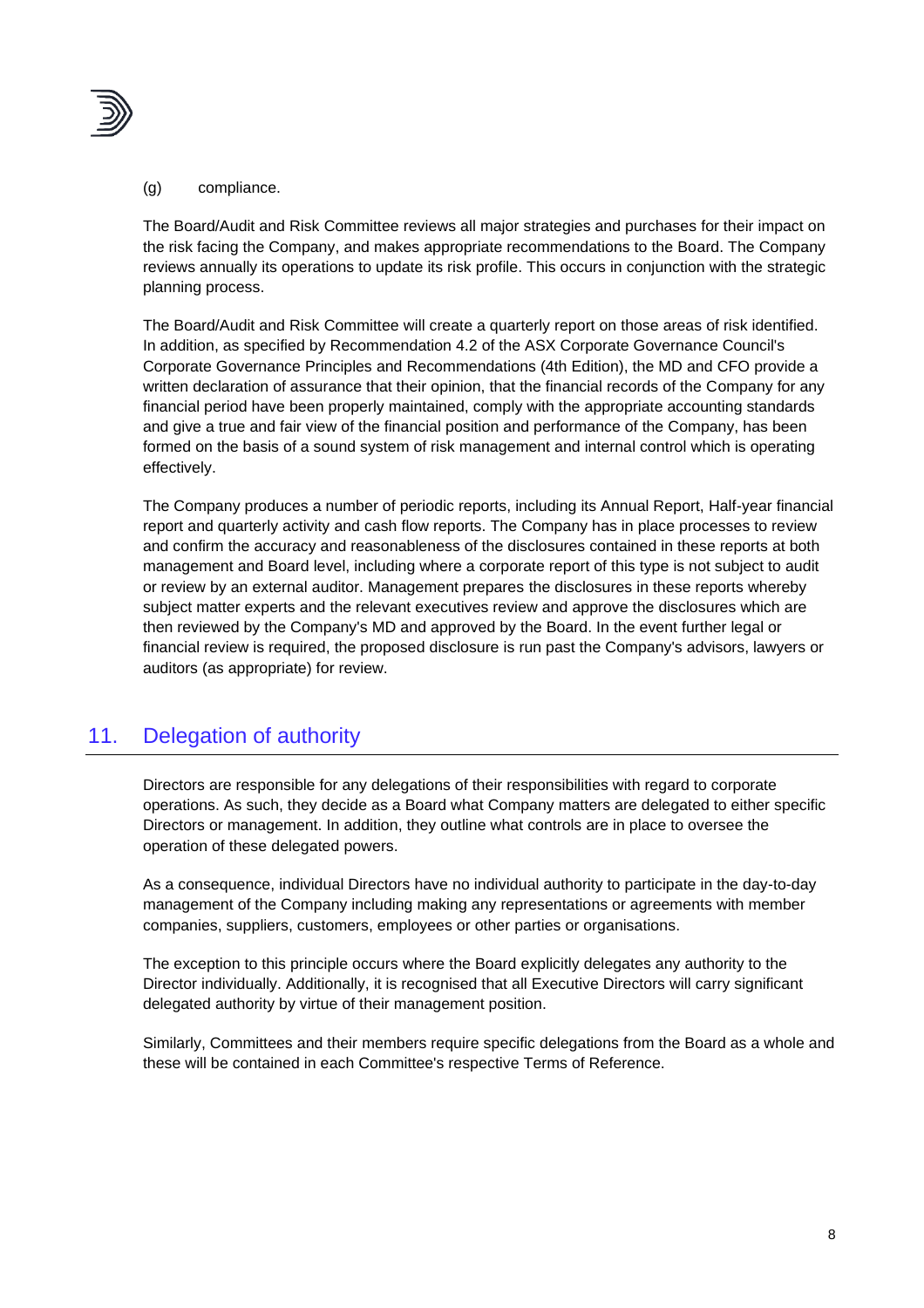

#### <span id="page-26-0"></span>11.1 **General delegations**

In general, the Board delegates all powers and authorities required to effectively and efficiently carry out the Company's business. Listed below are the exceptions to these delegations, whereby the Board or appropriate Committee reserves the powers as indicated.

#### <span id="page-26-1"></span>11.2 **Decisions requiring Board approval**

In addition to those decisions requiring approval pursuant to the respective Committee Charters (if any), the following decisions must be referred to the Board for approval:

- (a) Directors acquiring or selling shares of the Company;
- (b) issuing shares of the Company;
- (c) acquiring, selling or otherwise disposing of property in excess of the amount set out in the Company's approval matrix;
- (d) founding, acquiring or selling subsidiaries of or any company within the Company, participating in other companies or dissolving or selling the Company's participation in other companies (including project joint ventures);
- (e) acquiring or selling patent rights, rights in registered trademarks, licences or other intellectual property rights of the Company;
- (f) founding, dissolving or relocating branch offices or other offices, plants and facilities;
- (g) starting new business activities, terminating existing business activities or initiating major changes to the field of the Company's business activities;
- (h) approving and/or altering the annual business plan (including financial planning) for the Company or any part of the Company;
- (i) taking or granting loans which exceed the amount set out in the Company's approval matrix (including, without limitation, the placing of credit orders, issuing of promissory notes or loans against IOUs);
- (j) granting securities of any type;
- (k) granting loans to Company officers or employees and taking over guarantees for the Company's officers and employees;
- (l) entering into agreements for recurring, voluntary, or additional social benefits, superannuation agreements or agreements for general wage and salary increases;
- (m) determining the total amount of bonuses and gratuities for Company officers and employees;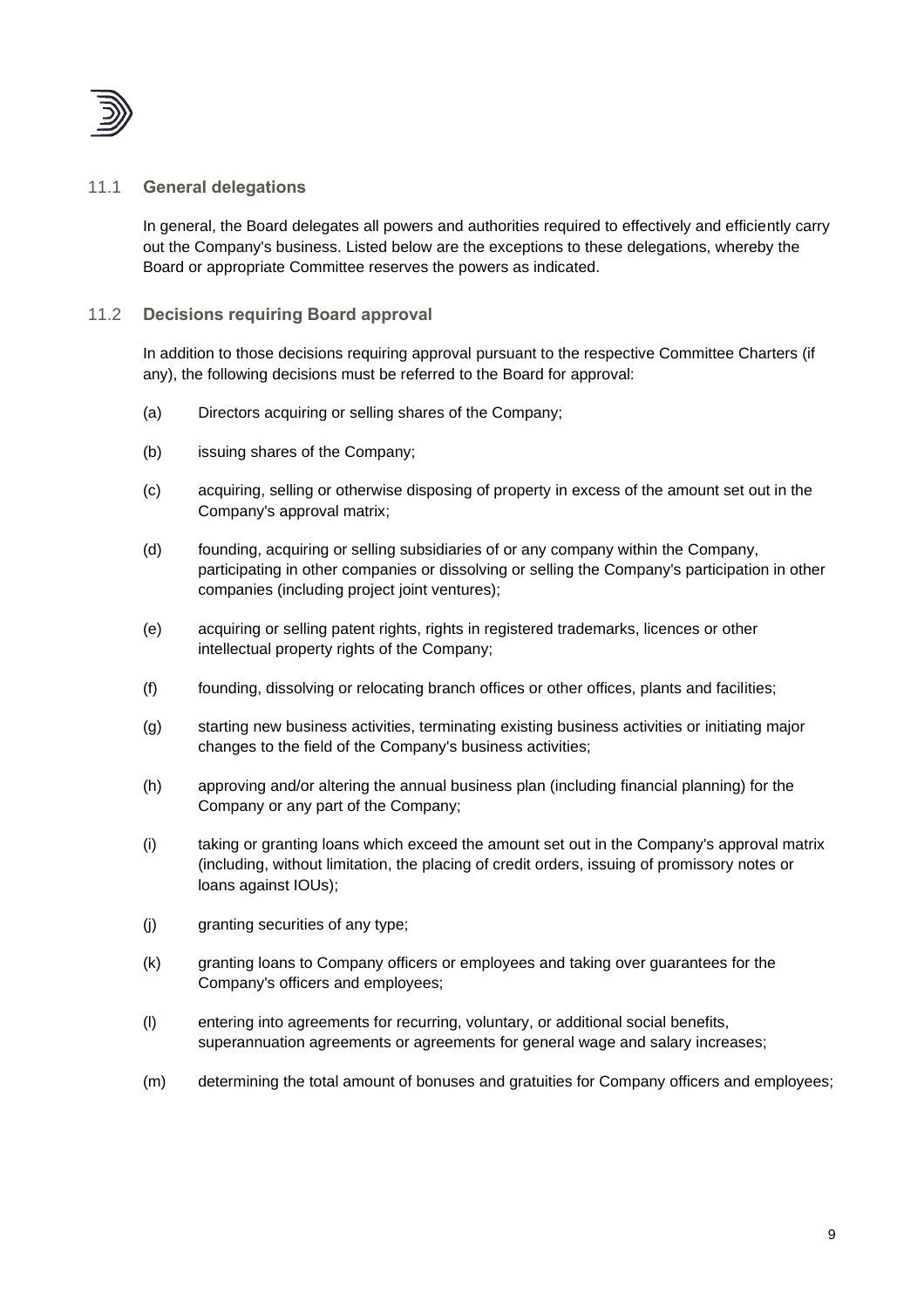

- (n) determining the appointment, termination, prolongation of employment or amendment to conditions of employment of members of the Board of Directors; and
- (o) granting or revoking a power of attorney or Ltd authority to sign and/or act on behalf of the Company.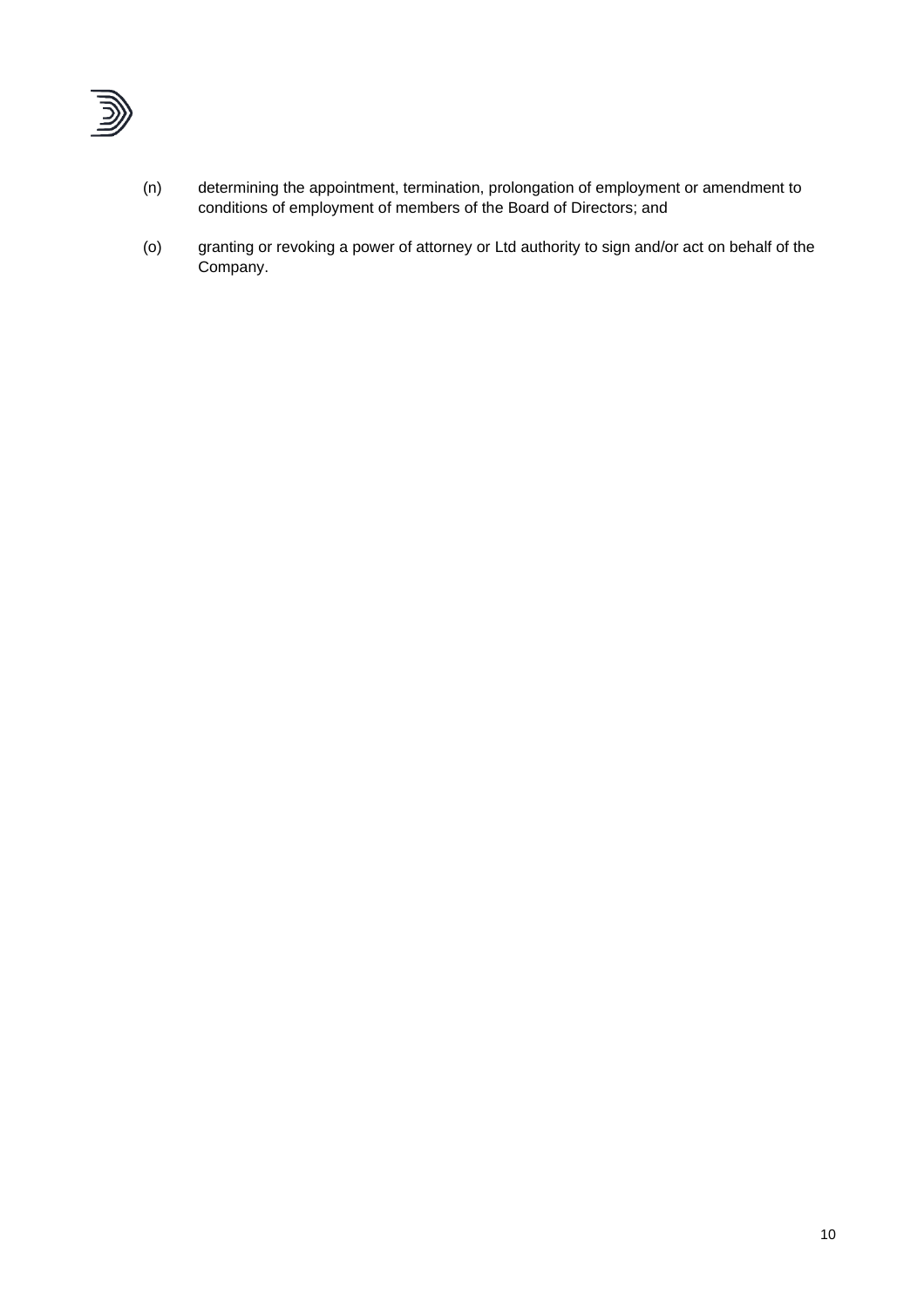

# <span id="page-28-0"></span>PART D – CONTINUING IMPROVEMENT

# <span id="page-28-1"></span>1. Director protection

#### <span id="page-28-2"></span>1.1 **Information seeking protocol**

Directors will adhere to the following protocol when seeking information:

- (a) approach the MD to request the required data;
- (b) if the data is not forthcoming, approach the Chair; and
- (c) if the information is still not forthcoming, write a letter to all Board detailing the information that is required, purpose of the information, and who the Director intends to approach in order to obtain the information.

#### <span id="page-28-3"></span>1.2 **Access to professional advice**

A Director of the Company is expected to exercise considered and independent judgment on the matters before them. To discharge this expectation a Director may, from time to time, need to seek independent, expert opinion on matters before them. All Directors have the individual authority to commit the company to up to \$5,000 per annum in professional advice.

Prior to seeking professional advice a director shall inform the Chair about the nature of the opinion or information sought, the reason for the advice, the terms of reference for the advice and the estimated cost of the advice. Where more than one Director is seeking advice about a single issue, the Chair shall endeavour to coordinate the provision of the advice.

If the cost of professional advice is likely to exceed \$5,000, the Director shall seek authority from the Chair prior to engaging an external expert. The Chair has delegated authority to authorise expenditures up to \$10,000. If the Chair withholds authorisation, the Director has the right to seek authority from the Board at the next Board meeting. If the cost of professional advice is likely to exceed \$10,000, then the Board's approval for the engagement of an external expert is required.

Advice so received should be received on behalf of the Board as a whole.

#### <span id="page-28-4"></span>1.3 **Access to Board papers**

The Directors have the right to access board papers as granted by the Corporations Act. Such access shall be provided on a timely basis.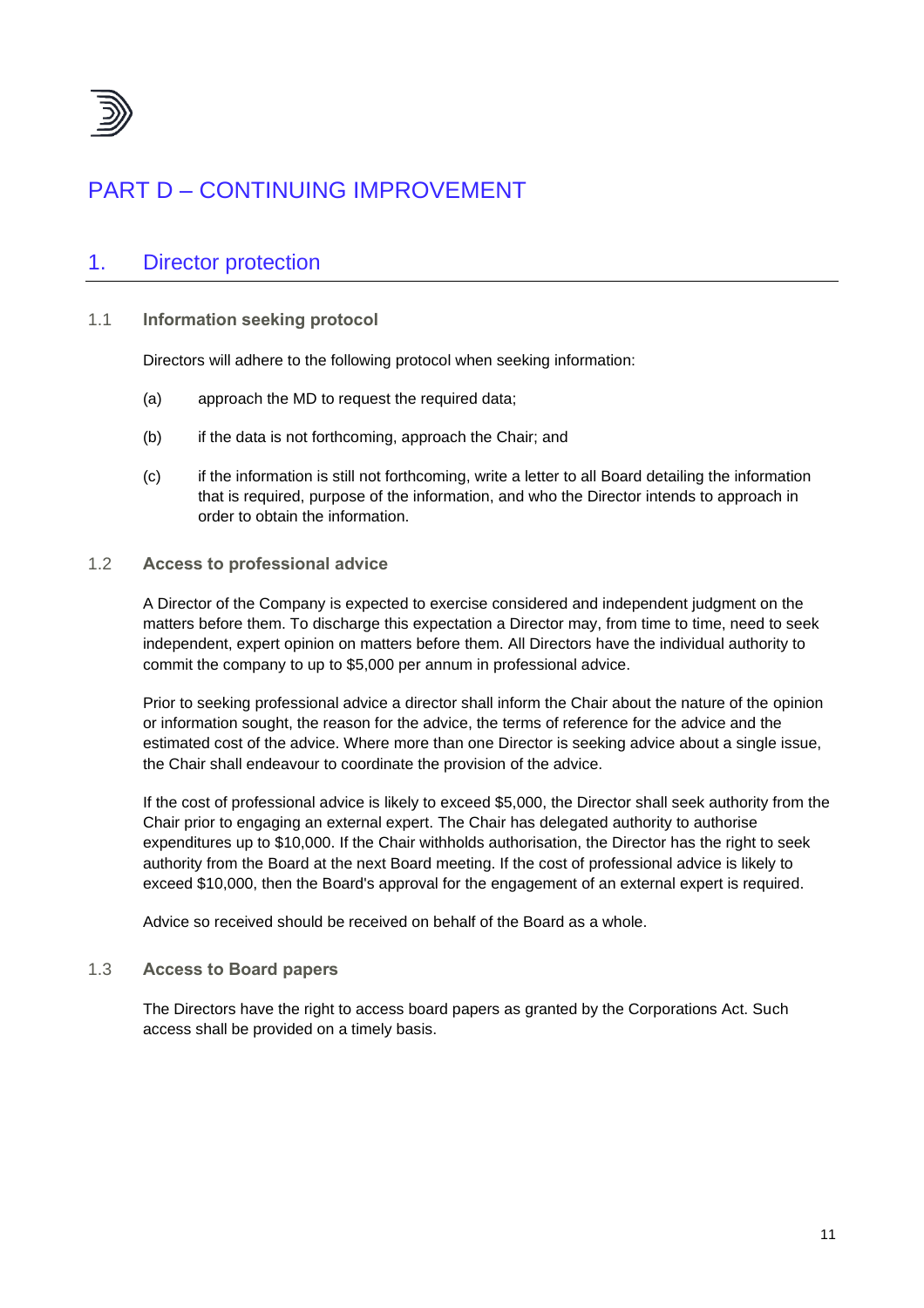

#### <span id="page-29-0"></span>1.4 **Insurance**

The Company currently holds Directors' and Officers' Insurance Policies. The Company will ensure that all new Directors and Officers are included on the Company's insurance policies. The Company will also review the D&O Insurance Policies on at least an annual basis to ensure that they are sufficient.

# <span id="page-29-1"></span>2. Board and Senior Executive evaluation

#### <span id="page-29-2"></span>2.1 **Evaluation process**

The Board considers the evaluation of its own and senior executive performance as fundamental to establishing a culture of performance and accountability.

#### <span id="page-29-3"></span>2.2 **Board and Director evaluations**

The Board considers the ongoing development and improvement of its own performance as a critical input to effective governance. As a result, the Board will undertake an evaluation of Board and Director performance.

The review will be based on a number of goals for the Board and individual Directors that will be established. The goals are based on corporate requirements and any areas for improvement that may be identified. The Board will consider the outcome of such reviews in a dedicated meeting and develop a series of actions and goals to guide improvement. The Chair will provide each Director with confidential feedback on his or her performance. This feedback is used to develop a development plan for each Director. The Board does not endorse the reappointment of a Director who is not satisfactorily performing the role.

The Remuneration and Nomination Committee will arrange for a performance evaluation of the Board, its Committees and individual Directors to be conducted on an annual basis.

#### <span id="page-29-4"></span>2.3 **Board Committee evaluations**

The Board will set a number of expectations for its Committees. These expectations are to be derived after considering the results of previous reviews if any, an assessment of the Company's current and future needs, and a review of each Committee's Charter or purpose. As a result of a review, the Board may amend or revoke a Committee's Charter.

The Board/Nomination and Remuneration Committee will review the performance of the Committees against expectations. Based upon the review, individuals and groups will be provided with feedback on their performance. The results of the review will be a key input into the expectations set by the Board.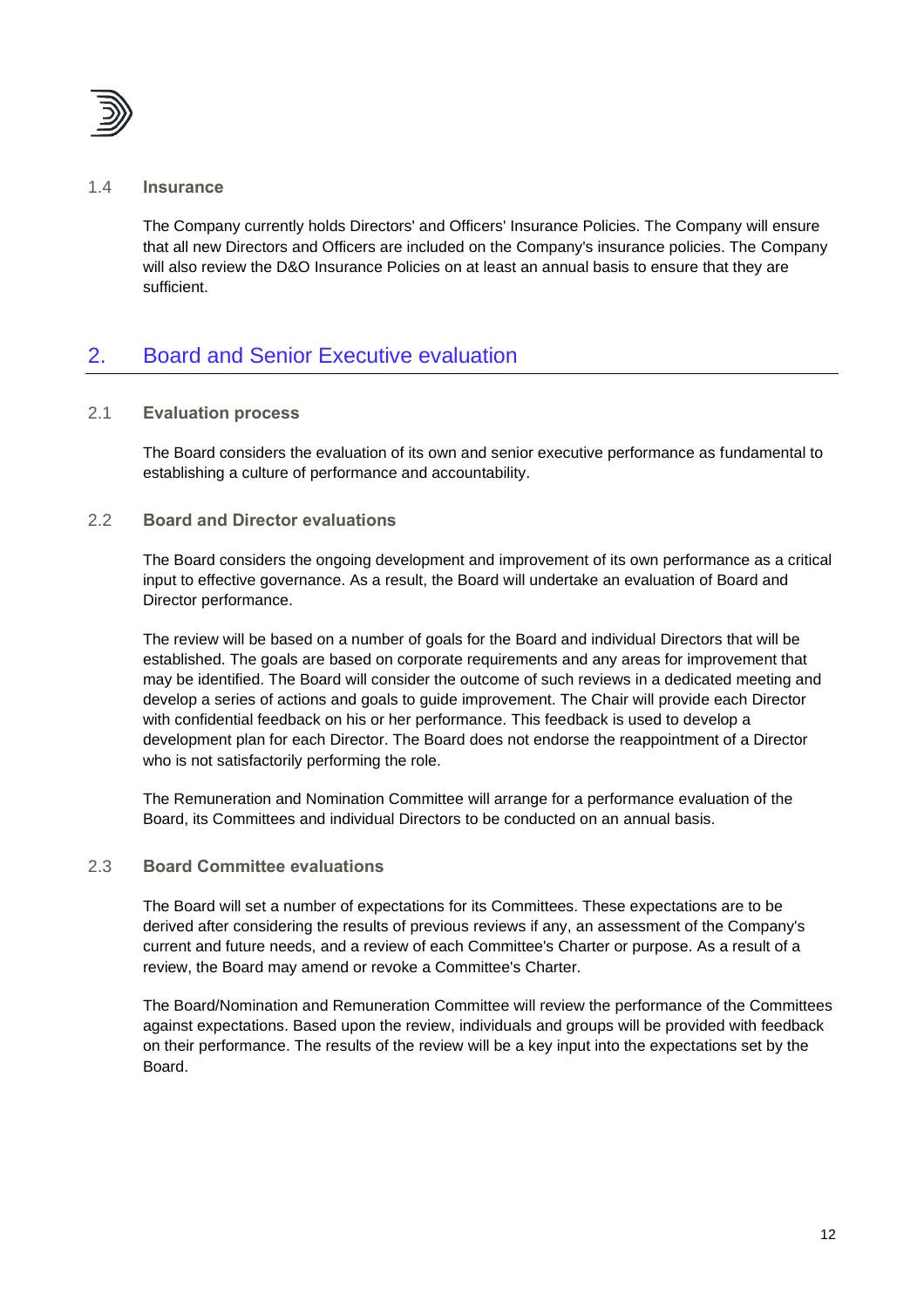

#### <span id="page-30-0"></span>2.4 **Senior Executive evaluations**

All senior executives at the Company will be subject to an annual performance evaluation by the Nomination and Remuneration Committee. Each year, senior executives (including the MD) will establish a set of performance targets. These targets are aligned to overall business goals and the Company's requirements of the position. In the case of the MD, these targets are negotiated between the MD and the Board and signed off by the whole Board.

An informal assessment of progress is carried out throughout the year. A full evaluation of the executive's performance against the agreed targets takes place annually. This will normally occur in conjunction with goal setting for the coming year. Since the Company is committed to continuous improvement and the development of its people, the results of the evaluation form the basis of the executive's development plan. Performance pay components of executives' packages are dependent on the outcome of the evaluation.

## <span id="page-30-1"></span>3. Executive Director remuneration

#### <span id="page-30-2"></span>3.1 **Composition**

Remuneration packages for Executive Directors and other senior executives include an appropriate balance of fixed remuneration and performance-based remuneration.

For further details in relation to the role of Executive Directors, see Annexure B.

#### <span id="page-30-3"></span>3.2 **Fixed remuneration**

Fixed remuneration is reasonable and fair, taking into account the Company's obligations at law and labour market conditions, and is relative to the scale of the Company's business. It reflects core performance requirements and expectations.

For further details in relation to the fixed remuneration of Executive Directors, see Annexure B.

#### <span id="page-30-4"></span>3.3 **Performance-based remuneration**

Performance-based remuneration should be linked to clearly specified performance targets. These targets should be aligned to the Company's short, medium and long-term performance objectives and should be appropriate to its circumstances, goals and risk appetite. This target should also be consistent with the Company's values. Discretion will be retained where appropriate to prevent performance based remuneration rewarding conduct that is contrary to the entity's value or risk appetite.

For further details in relation to the receipt of performance based remuneration by Executive Directors, see Annexure B.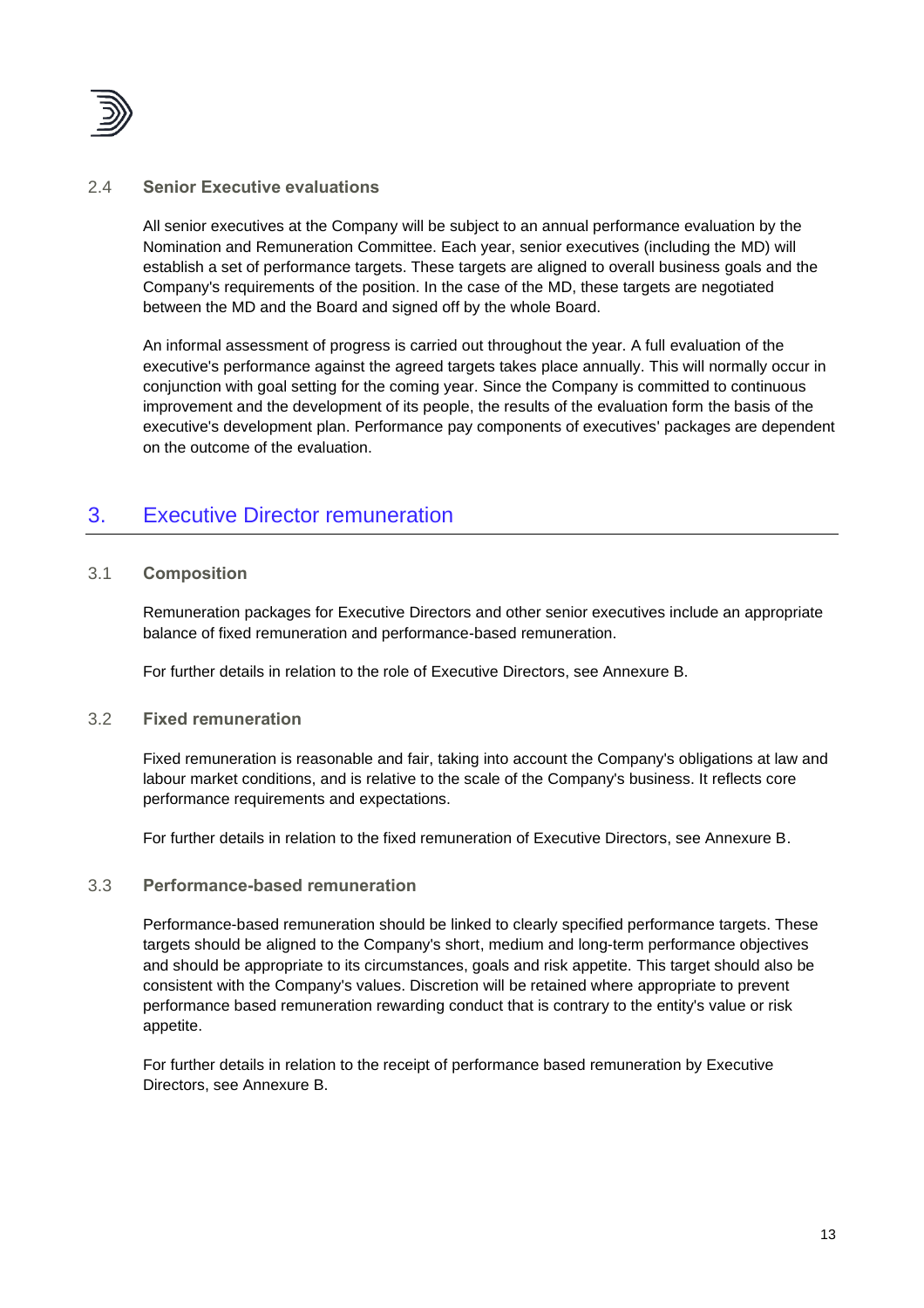

#### <span id="page-31-0"></span>3.4 **Equity-based remuneration**

The Company strives to have a well-designed equity-based remuneration, including options or performance rights, which can be an effective form of remuneration, especially when linked to hurdles that are aligned to the Company's longer-term performance objectives. The Company takes care in the design of equity-based remuneration schemes to ensure that they do not lead to "shorttermism" on the part of senior executives or the taking of undue risks.

For further details in relation to the equity based remuneration for Executive Directors, see Annexure B.

#### <span id="page-31-1"></span>3.5 **Termination and other benefits**

Termination payments, if any, for senior executives are agreed in advance and the agreement clearly addresses what will happen in the case of early termination. There is no payment for removal for misconduct.

For further details in relation to the termination benefits of Executive Directors, see Annexure B.

## <span id="page-31-2"></span>4. Non-Executive Director remuneration

#### <span id="page-31-3"></span>4.1 **Composition**

Non-Executive Directors are remunerated by way of cash fees, superannuation contributions and non-cash benefits in lieu of fees (such as salary sacrifice into superannuation or equity).

#### <span id="page-31-4"></span>4.2 **Fixed remuneration**

Levels of fixed remuneration for Non-Executive Directors reflect the time commitment and responsibilities of the role.

Non-Executive Directors are paid their fees out of the maximum aggregate amount approved by shareholders for the remuneration of Non-Executive Directors. The sum each Non-Executive Director is paid is determined by the Board from time to time. Additional fees can be paid for participation on Board Committees; however, the total fees paid to Non-Executive Directors, including fees paid for participation on Board Committees, are kept within the total amount approved by shareholders.

#### <span id="page-31-5"></span>4.3 **Performance-based bonus**

Non-Executive Directors do not receive performance-based remuneration as it may lead to bias in their decision-making and compromise their objectivity, except where the Board has determined it is reasonable for the Non-Executive Directors to receive such securities taking into account the current size, nature and scale of activities of the Company. Where Non-Executive Directors receive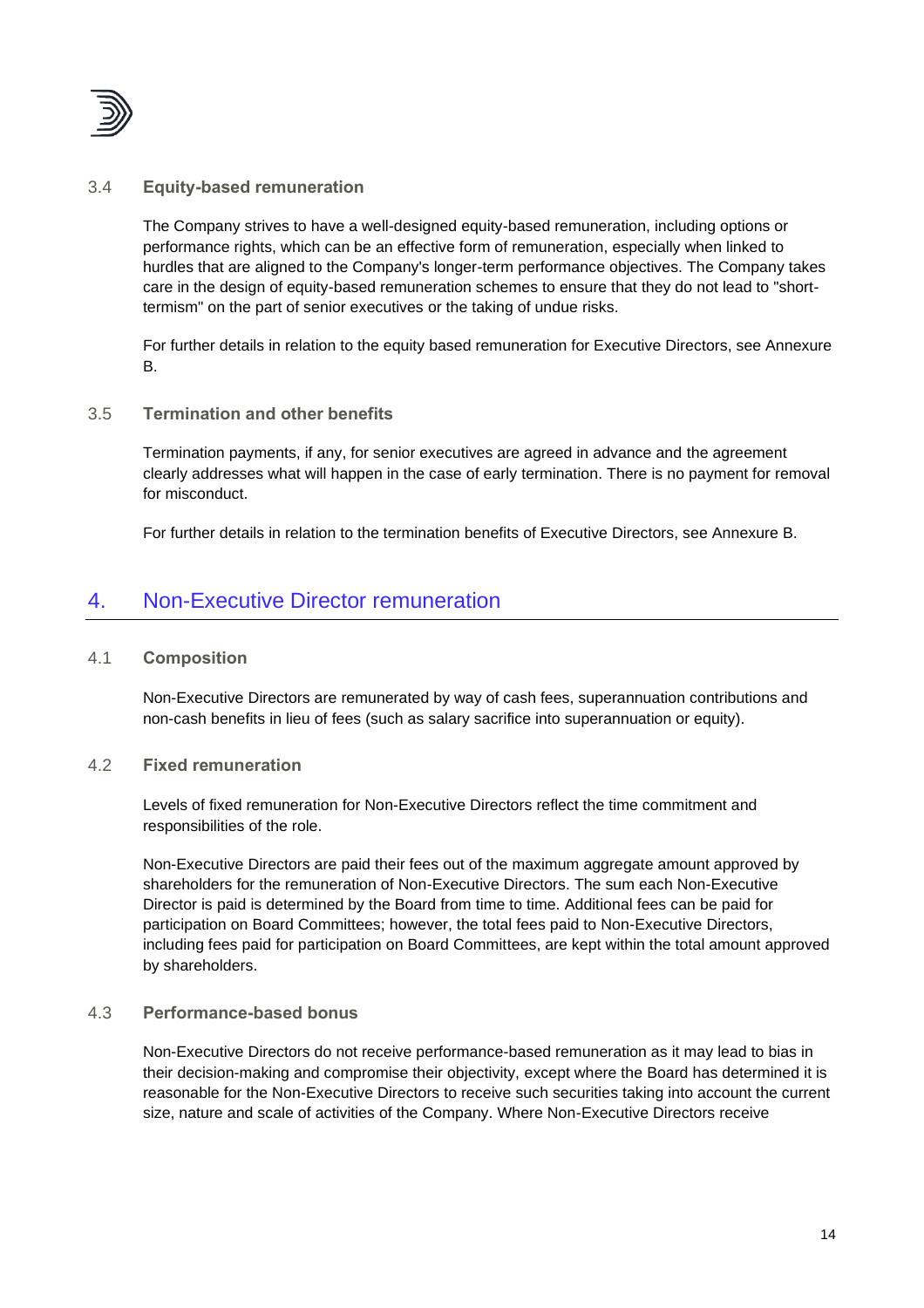

performance-based remuneration they must ensure that it does not lead to bias in their decisionmaking and compromise their objectivity.

The Company's Non-Executive Directors do not receive performance-based bonuses.

#### <span id="page-32-0"></span>4.4 **Equity-based remuneration**

It is generally acceptable for Non-Executive Directors to receive securities as part of their remuneration to align their interests with the interests of other security holders. However, Non-Executive Directors generally should not receive options with performance hurdles attached or performance rights as part of their remuneration as it may lead to bias in their decision-making and compromise their objectivity except where the Board has determined it is reasonable for the Non-Executive Directors to receive such securities taking into account the current size, nature and scale of activities of the Company. Where Non-Executives receive options with performance hurdles attached or performance rights as part of their remuneration, they must ensure that it does not lead to bias in their decision-making and compromise their objectivity.

The Company's Non-Executive Directors cannot choose to receive shares in the Company as part of their remuneration instead of receiving cash and may not participate in equity schemes of the Company, such as option schemes, that are designed to encourage enhanced performance of the participant, unless the Board determines this is reasonable taking into account the current size, nature and scale of the Company.

#### <span id="page-32-1"></span>4.5 **Superannuation benefits**

Non-Executive Directors should not be provided with retirement benefits other than superannuation.

The Company's Non-Executive Directors are entitled to statutory superannuation.

#### <span id="page-32-2"></span>4.6 **Written Agreement**

The Written Agreement with the Non-Executive Director should include:

- (a) the requirement to disclose director's interests and any matters which could affect the director's independence;
- (b) the requirement to comply with the Company's corporate governance policies and charters;
- (c) the requirement to notify the Company of or seek the Company's approval before accepting, any new role that could impact upon the time commitment expected of the Director or give rise to a conflict of interests;
- (d) the Company's policy around independent professional advice;
- (e) indemnity and insurance arrangements;
- (f) rights of access to corporate information; and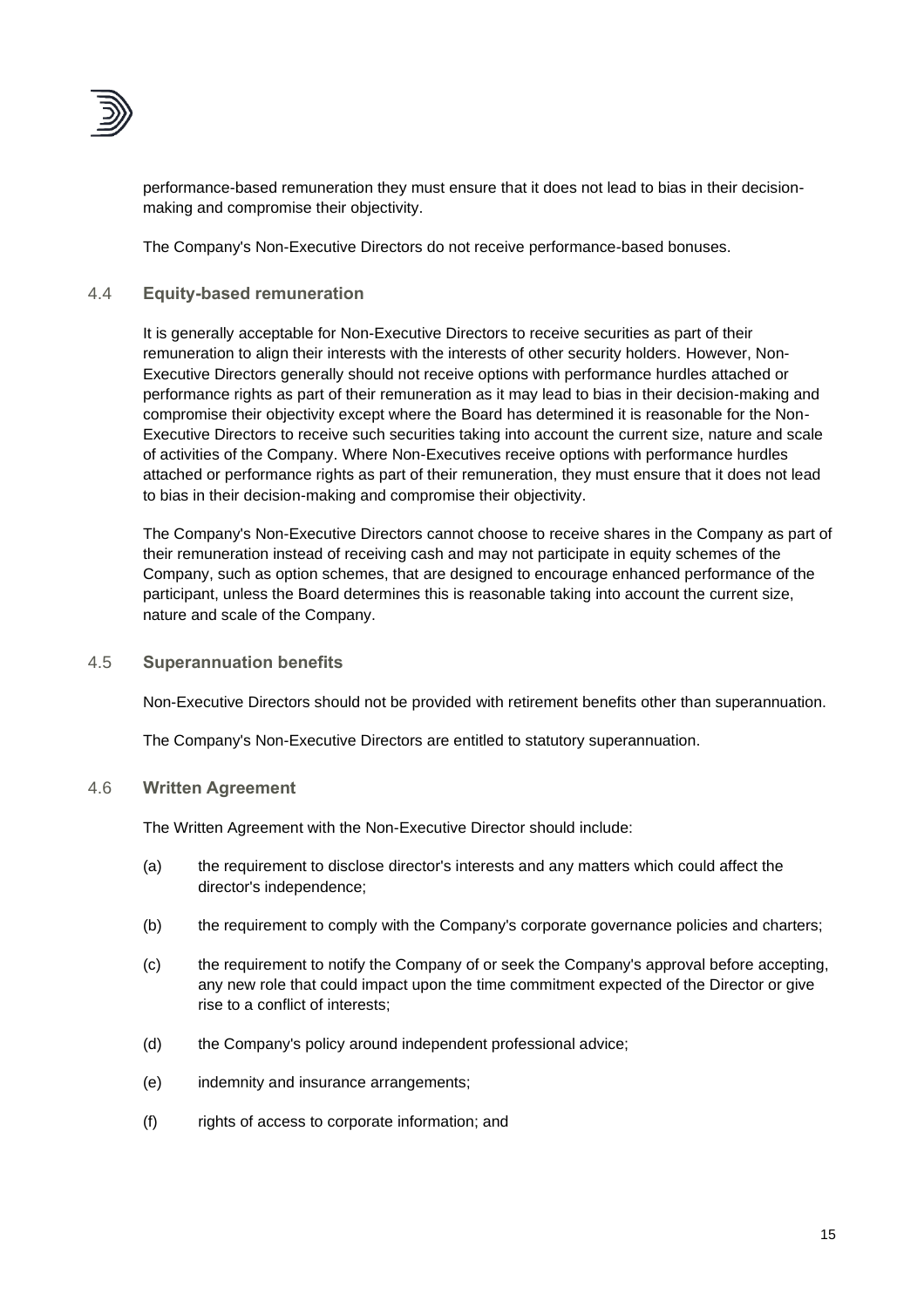

(g) ongoing confidentiality obligations.

## <span id="page-33-0"></span>5. Director development

The Company is committed to continuing development of its Directors and executives. In line with this commitment, there is an expectation that all Directors and the ED will commit to at least 2 days of professional development each year. The Board allocates an annual budget of \$5,000 per Director to encourage Directors to participate in training and development programs. Any Director wishing to undertake either specific directorial training or personal development courses is expected to approach the Chair for approval of the proposed course. Development may be in both governance and governance processes or in the Company's industry.

The Board will also undertake an annual review in relation to whether there is a need for existing Directors to undertake professional development.

# <span id="page-33-1"></span>6. Director induction

New directors will undergo an induction process in which they will be given a full briefing on the Company. This will include meeting with key executives, tours of the premises, an induction package and presentations. Information conveyed to the new Director will include:

- (a) details of the roles and responsibilities of a Director with an outline of the qualities required to be a successful Director;
- (b) formal policies on Director appointment as well as conduct and contribution expectations;
- (c) details of all relevant legal requirements;
- (d) access to a copy of the Board Charter and all other Company Corporate Governance Policies;
- (e) guidelines on how the Board processes function;
- (f) details of past, recent and likely future developments relating to the Board including anticipated regulatory changes;
- (g) key accounting matters and outlines of the responsibilities of Directors in relation the Company's financial statements;
- (h) background information on and contact information for key people in the organisation including an outline of their roles and capabilities;
- (i) an analysis of the Company including: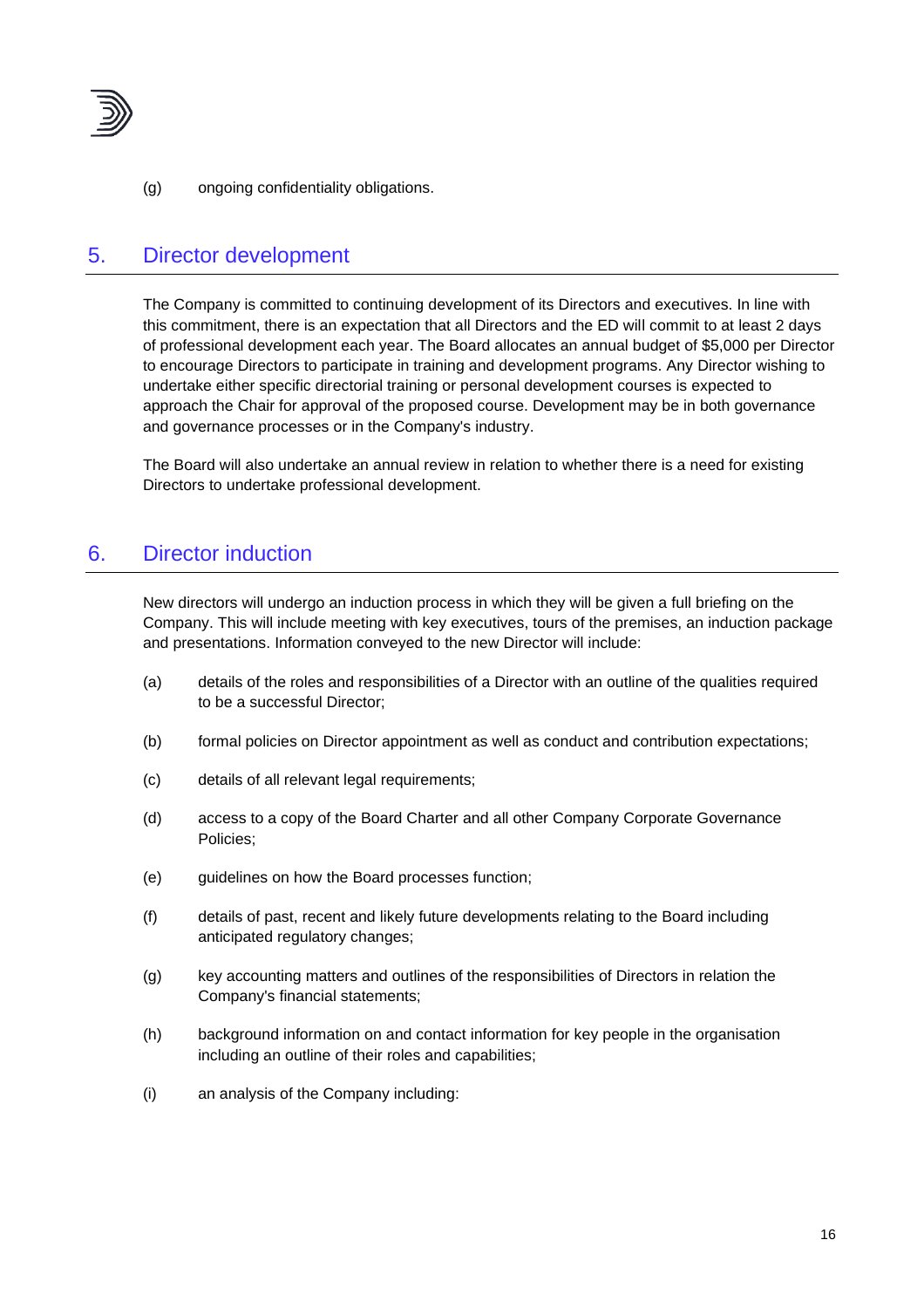

- (i) core competencies of the Company;
- (ii) an industry background briefing;
- (iii) a recent competitor analysis;
- (iv) details of past financial performance;
- (v) current financial structure; and
- (vi) any other important operating information;
- (j) a synopsis of the current strategic direction of the Company including a copy of the current strategic plan and annual budget;
- (k) access to a copy of the Constitution of the Company; and
- (l) Directors Deed of Indemnity and Right of Access to Documents, if applicable.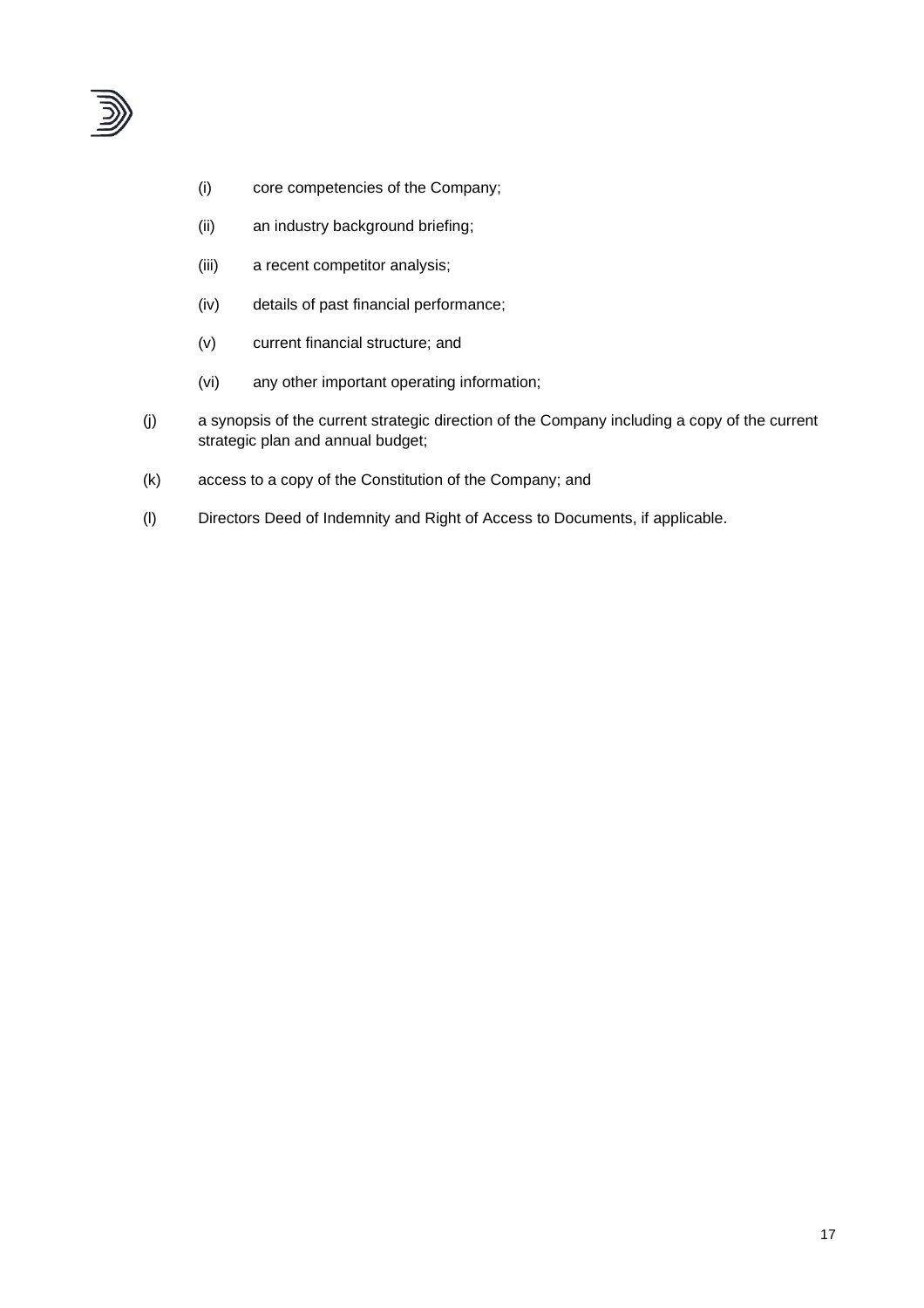

# Annexure A Definition of Independence

The Board considers the interests, positions and relationships which may raise issues about the independence of a director as set out in Box 2.3 of the ASX Corporate Governance Council's *Corporate Governance Principles and Recommendations* (*4 th Edition*) as follows:

- 1. is, or has been, employed in an executive capacity by the entity or any of its child entities and there has not been a period of at least three years between ceasing such employment and serving on the board;
- 2. receives performance-based remuneration (including options or performance rights) from or participates in an employee incentive scheme of the entity;
- 3. is, or has been within the last three years, in a material business relationship (e.g. as a supplier, professional adviser, consultant or customer) with the entity or any of its child entities, or is an officer of, or otherwise associated with, someone with such a relationship;
- 4. is, represents, or has been within the last three years an officer or employee of, or professional adviser to, a substantial holder;
- 5. has close personal ties with any person who falls within any of the categories described above; or
- 6. has been a director of the entity for such a period that their independence from management and substantial holders may have been compromised.

In each case, the materiality of the interest, position or relationship needs to be assessed by the board to determine whether it might interfere, or might reasonably be seen to interfere, with the director's capacity to bring an independent judgement to bear on issues before the board and to act in the best interest of the entity as a whole rather than in the interests of an individual security holder or other party.

The Board notes that the mere fact that a director has served on a board for a substantial period does not mean that the director has become too close to management or a substantial holder to be considered independent.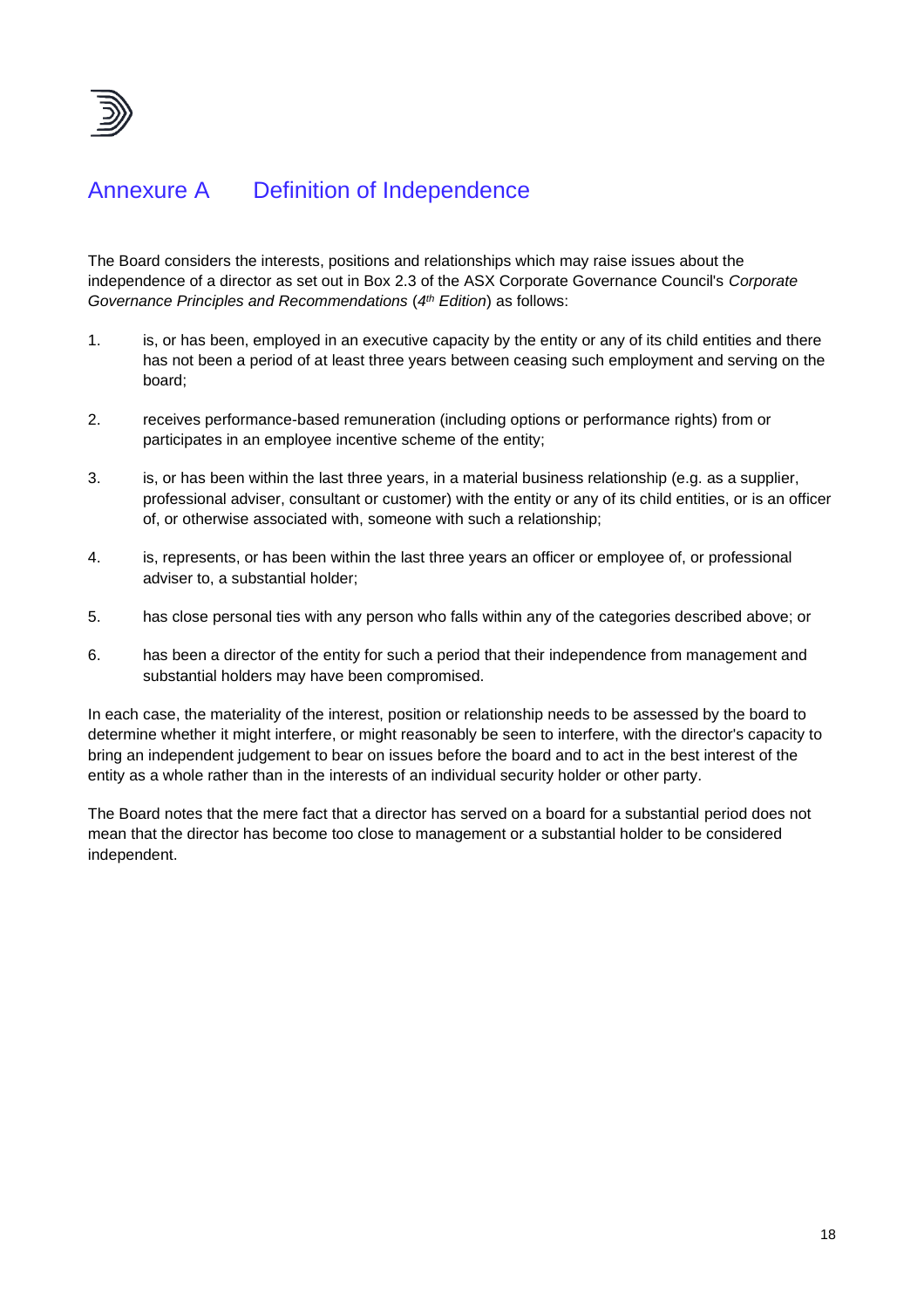

# Annexure B Further Executive Director remuneration details

## 1. Composition

There are two Executive Directors (Managing Director and Executive Chairman) currently on the Board -. These roles are responsible for the attainment of the Company's goals and vision for the future, in accordance with the strategies, policies, programs and performance requirements approved by the Board. Their primary objective is to ensure the ongoing success of the Company through being responsible for all aspects of the management and development of the Company. The roles are of critical importance to the Company in guiding the Company to develop new and imaginative ways of winning and conducting business. The Executive Directors must have the industry knowledge and credibility to fulfil the requirements of the role.

# 2. Fixed remuneration details including termination and other benefits

#### 2.1 **Executive Services Agreement – Mr Patrick Williams**

On 22 July 2021, a new Executive Consultancy Agreement was entered into between the Company and Managing Director, Mr Patrick Williams. Under the terms of the contract:

- (a) Mr Williams was appointed as Managing Director;
- (b) Mr Williams, working in a part time capacity, will be paid a remuneration package of \$275,000 per annum, plus GST which was effective listing on the ASX;
- (c) under the general termination of employment provision, either party may terminate the contract by the giving of 9 months' notice;
- (d) the Company may terminate the contract by not less than 9 months' notice in writing if Mr Williams becomes incapacitated by illness or accident for an accumulated period of 3 months; and
- (e) the Company may terminate the contract at any time without notice if serious misconduct has occurred. On termination without cause, the Executive is entitled to the equivalent of 9 months notice in lieu.

#### 2.2 **Executive Services Agreement – Mr Paul McKenna**

On 22 July 2021, a new Executive Consultancy Agreement was entered into between the Company and Executive Chairman, Mr Paul McKenna. Under the terms of the contract:

(a) Mr McKenna was appointed as Executive Chairman;